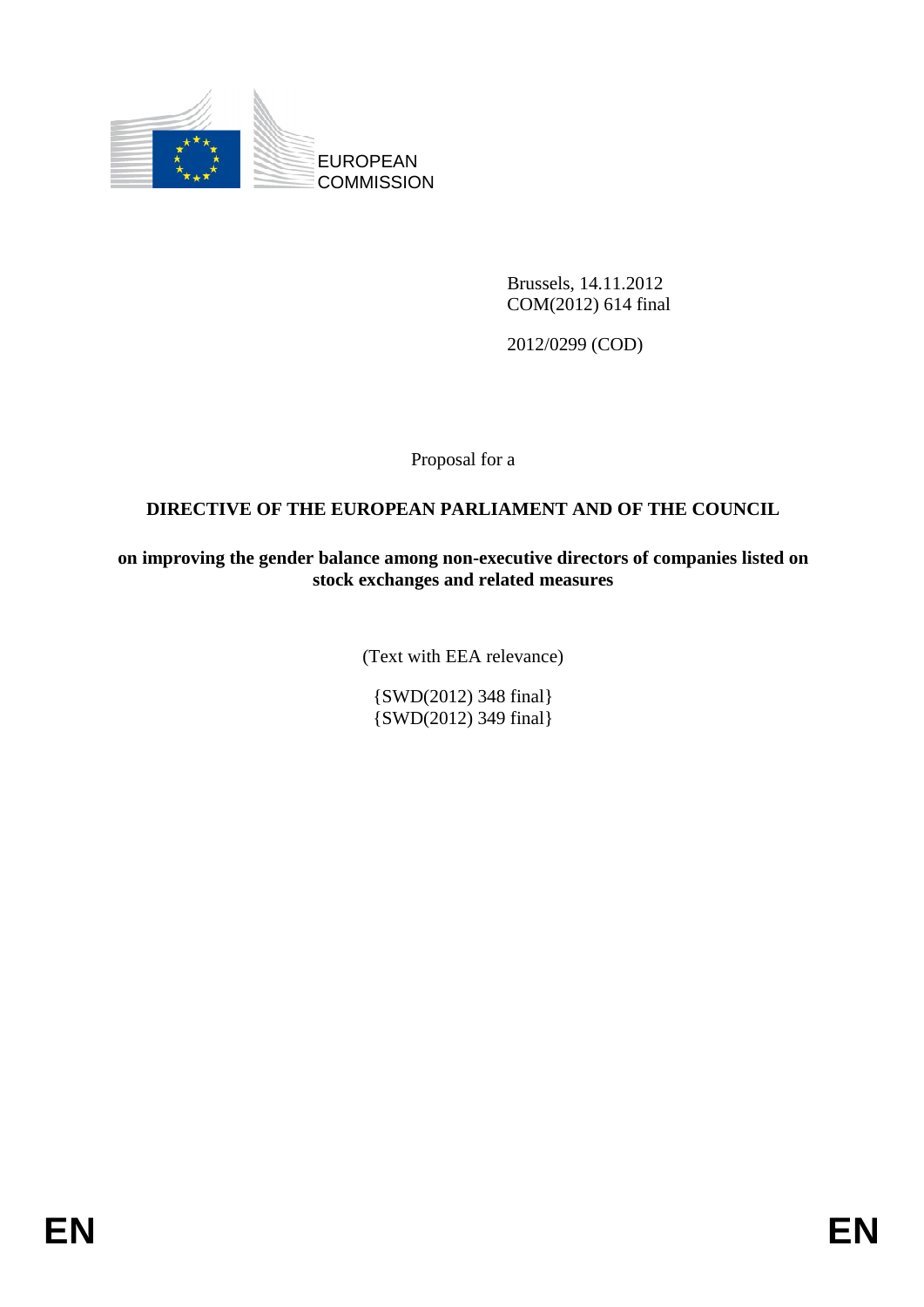## **EXPLANATORY MEMORANDUM**

#### **1. CONTEXT OF THE PROPOSAL**

#### **Background**

Company boards in the EU are characterised by persistent gender imbalances, as evidenced by the fact that only 13.7% of corporate seats in the largest listed companies are currently held by women (15% among non-executive directors).<sup>1</sup> Compared to other areas of society, especially to the public sector<sup>2</sup>, the under-representation of women on the boards of publicly listed companies is particularly significant.

Member States and the EU institutions have undertaken numerous efforts in the course of several decades to promote gender equality in economic decision-making, notably to enhance female presence in company boards, by adopting recommendations and encouraging selfregulation. Two Council Recommendations (in 1984 and 1996) encouraged the private sector to increase the presence of women at all levels of decision-making, notably by positive action programmes, and called upon the Commission to take steps to achieve balanced gender participation in this regard.<sup>3</sup> National self-regulation and corporate governance initiatives were aimed at encouraging companies to appoint more women into top-level positions.

However, progress in increasing the presence of women on company boards has been very slow, with an average annual increase in the past years of just 0.6 percentage points.<sup>4</sup> The rate of improvement in individual Member States has been unequal and has produced highly divergent results. The most significant progress was noted in those Member States and other countries where binding measures had been introduced.<sup>5</sup> Self-regulatory initiatives in a number of Member States have not yielded any similarly noticeable changes. At the current pace it would take several decades to approach gender balance throughout the EU.

Growing discrepancies between Member States are likely to increase given the very different approaches pursued by individual Member States. Some Member States have developed national legislation but addressed different groups of companies and with differing legal approaches. National legislations, if they address the problem at all, are evolving in different

 $\frac{1}{1}$  This gender imbalance is striking in all EU Member States, with national averages ranging from around 5% in MT, CY, HU, LU, LU, PT, IT, EE and EL to around 25% in SE, LV and FI. The share of women varies across Member States between around 3% and around 28% for non-executive directors and between 0% and around 21% for executive directors. See Progress report: Women in economic decision-making in the EU, March 2012 (http://ec.europa.eu/justice/gender-equality/files/women-onboards\_en.pdf).

Some examples: 30% of women at the highest level of national public administrations, 33% of women among members of supreme courts. In research institutions, 22% of board members are women (2007). Only national central banks have remained against all trends almost exclusively male dominated strongholds: 83% of their board members are men and there is at the moment not a single female central  $bank$  governor in the EU.

OJ L 331, 19.12.1984, p. 34 and OJ L 319, 10.12.1996, p. 11.

<sup>4</sup> See Progress report, footnote 1. 5

From October 2010 to January 2012, the by far largest increase of the share of women on company boards has been registered in France (increase of 10 percentage points to 22%), where companies reached the first target introduced by a new law in January 2011 (20% by 2014, 40% by 2017) ahead of schedule. Norway increased the female share of board members from 18% in 2006, when the binding target was introduced, to 40% within only three years.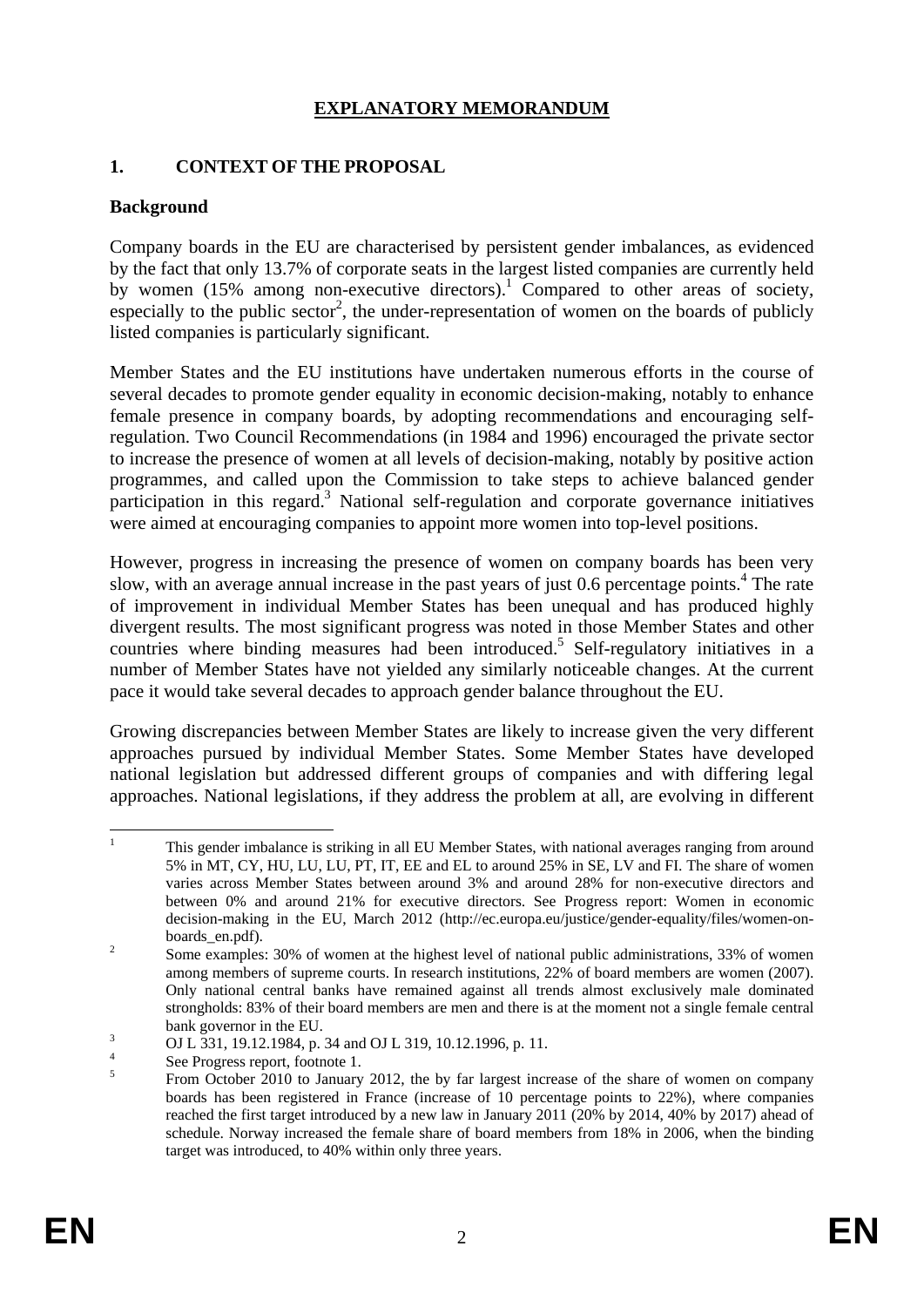directions. Some Member States have privileged a "comply or explain" model, where companies not complying with a gender balance objective have to disclose the reasons for not doing so. Others establish an outright binding legal gender balance objective with sanctions. Some Member States target listed companies, while others focus on large companies (regardless of listing) or state-owned companies only. Some Member States are focusing their measures on non-executive board members of listed companies while others cover both executive and non-executive board members of listed companies.

The divergence or the absence of regulation at national level does not only lead to the discrepancies in the number of women among executive and non-executive directors and different rates of improvement across Member States, but also poses barriers to the internal market by imposing divergent corporate governance requirements on European listed companies. This varied evolution of national legislations has led to a fragmentation of the legislative frameworks across the EU, which translates into inconsistent legal obligations of difficult comparability, confusion and higher costs for companies, investors and other stakeholders, and, ultimately, hinders the proper functioning of the internal market. In particular, these differences in legal and self-regulatory requirements for the composition of corporate boards can lead to practical complications for listed companies operating across borders, notably when establishing subsidiaries or in mergers and acquisitions, as well as for candidates for board positions. The current lack of transparency of the selection procedures and qualification criteria for board positions in most Member States represents an important barrier to more diversity of board members and negatively affects both board candidates' careers and their freedom of movement, as well as investor decisions. The opacity of board appointments makes it more difficult for women with the necessary qualifications for board positions to apply for such positions in general and even more so in another Member State. Lack of transparency on qualification criteria for company directors may also have a negative impact on investors' confidence in a company, in particular in cross-border situations. Disclosing relevant information on gender composition of boards would also translate into better accountability of companies, better informed and sounder decision-making, better allocation of capital, and, ultimately, higher and more sustainable growth and employment in the EU.

The under-utilisation of the skills of highly qualified women's constitutes a loss of economic growth potential. Fully mobilising all available human resources will be a key element to addressing the EU's demographic challenges, competing successfully in a globalised economy and ensuring a comparative advantage vis-à-vis third countries. Moreover, gender imbalance in the boards of publicly listed companies in the EU can be a missed opportunity at company level in terms of both corporate governance and financial company performance<sup>6</sup>. The core of the problem lies in the persistence of multiple barriers faced by the constantly growing number of highly qualified women who are available for board seats<sup>7</sup> on their way to the top positions in corporations. The reluctance to appoint female candidates to board positions is

 $\frac{1}{6}$  Most recently: Credit Suisse Research Institute (August 2012), "Gender diversity and corporate performance". Other important studies include: Catalyst (2004), "The Bottom Line: Connecting Corporate Performance and Gender Diversity"; McKinsey (reports of 2007, 2008 and 2010), "Women Matter"; Deutsche Bank Research (2010), "Towards gender-balanced leadership"; Ernst & Young  $(2012)$ , "Mixed leadership".

Women account for around 60% of university graduates in the EU. More importantly, the European Business Schools Women on Board Initiative was able to quickly identify more than 7000 'boardable' women who are highly qualified, professionally experiences and ready to take over a board position (http://www.edhec.com/html/Communication/womenonboard.html).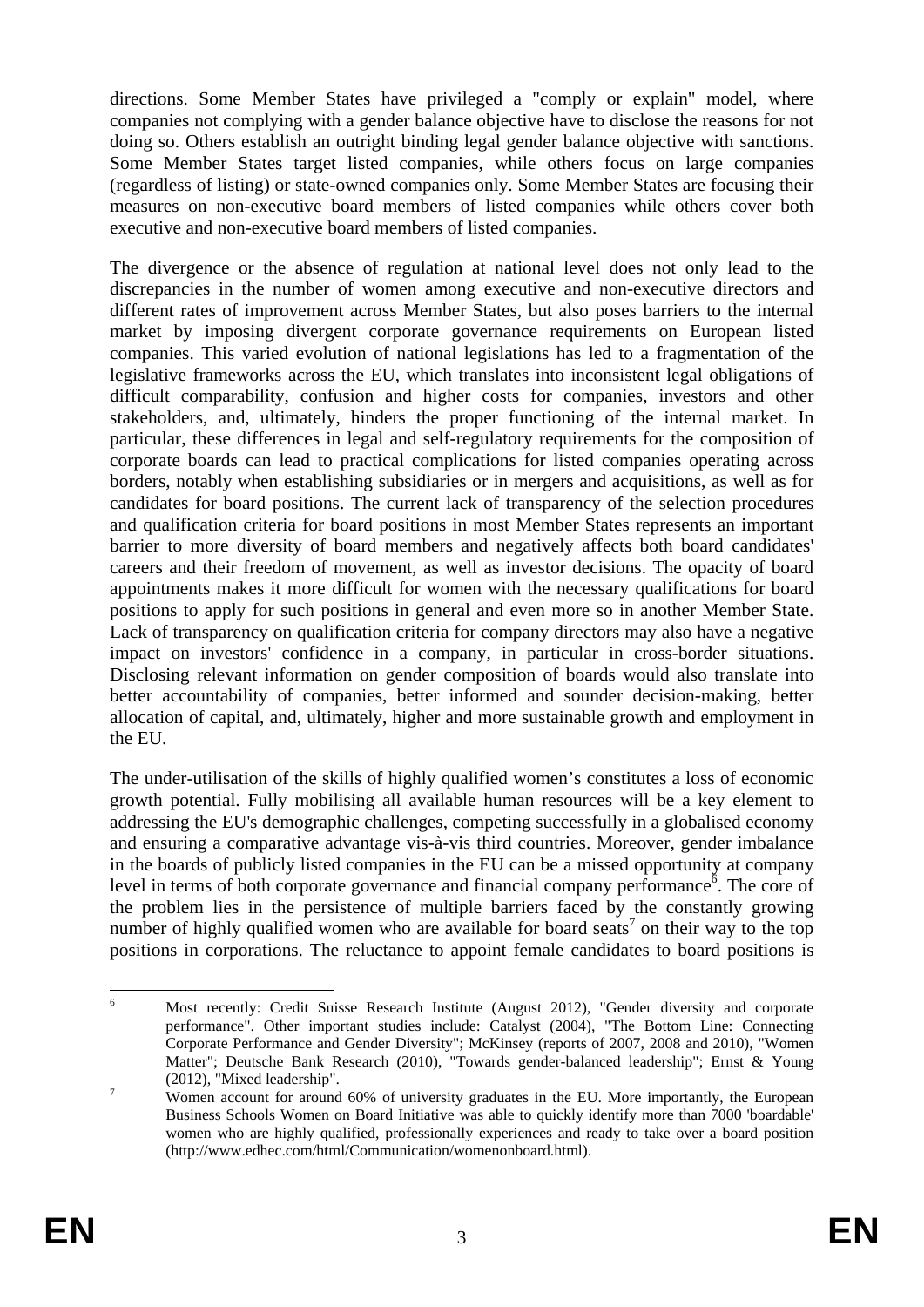often rooted in gender stereotypes in recruitment and promotion, a male-dominated business culture and the lack of transparency in board appointment processes. These elements, which are often referred to in their entirety as a 'glass ceiling', undermine the optimal functioning of the labour market for top management positions throughout the EU.

The persistent under-representation of women on boards is a key element of a broader lack of board diversity in general with its negative consequences. In boards with a predominance of members of one sex there is a considerably higher likelihood of a narrow "group think". This can contribute to the failure of an effective challenge of the management decisions, as the lack of diverse views, values, and competences may lead to less debate, ideas and challenge in the boardroom. Insufficient board diversity is linked above all to insufficient market incentives for companies to change the situation. In this respect, inadequate recruitment practices for board members contribute to perpetuating the selection of members with similar profiles. The selection often draws on a too narrow pool of people, non-executive directors are still often recruited through an "old boys' network" from among business and personal contacts of the current board members. The inadequate transparency on board diversity is reinforcing the problem, as the level of information and the extent to which this information is available to the public at large is often insufficient.

As far as the objectives for board composition, the transparency of recruitment and reporting on gender diversity of boards are concerned, the identified problems affect the overall performance of companies, their accountability, the ability of investors to assess and factor appropriately and timely all relevant information, and the efficiency of the EU financial markets. As a consequence, the internal market potential for sustainable growth and employment may not be fully exploited. Clear requirements as regards the targets to be achieved by companies as regards the gender of the non-executive directors, the transparency of the recruitment process (qualifications criteria) and reporting obligations as regards gender diversity of boards are therefore necessary.

## **Policy context**

Recently, the issue of enhancing female participation in economic decision-making has become increasingly prominent in the national, European and international arenas, focusing particularly on the economic dimension of gender diversity.

The European Commission reaffirmed its support for an increased participation of women in positions of responsibility, both in its Women's Charter<sup>8</sup> and its Strategy for Equality between Women and Men  $2010-2015$ , whilst also publishing several reports taking stock of the situation.<sup>10</sup>

In the European Pact for Gender Equality 2011-2020, adopted on 7 March 2011, the Council acknowledged that gender equality policies are vital to economic growth, prosperity and competitiveness and urged action to promote the equal participation of women and men in decision-making at all levels and in all fields, in order to make full use of all the talents.

 $\frac{1}{8}$  COM(2010) 78 final. 9

 $^{9}$  COM(2010) 491 final.

<sup>10</sup> See Commission report 'More women in senior positions', January 2010; Commission Staff Working Paper 'The Gender Balance in Business Leadership', March 2011 (SEC(2011) 246 final); Progress Report 'Women in economic decision-making in the EU', March 2012; Commission Staff Working Document 'Progress on equality between women and men in 2011', April 2012 (SWD(2012) 85 final).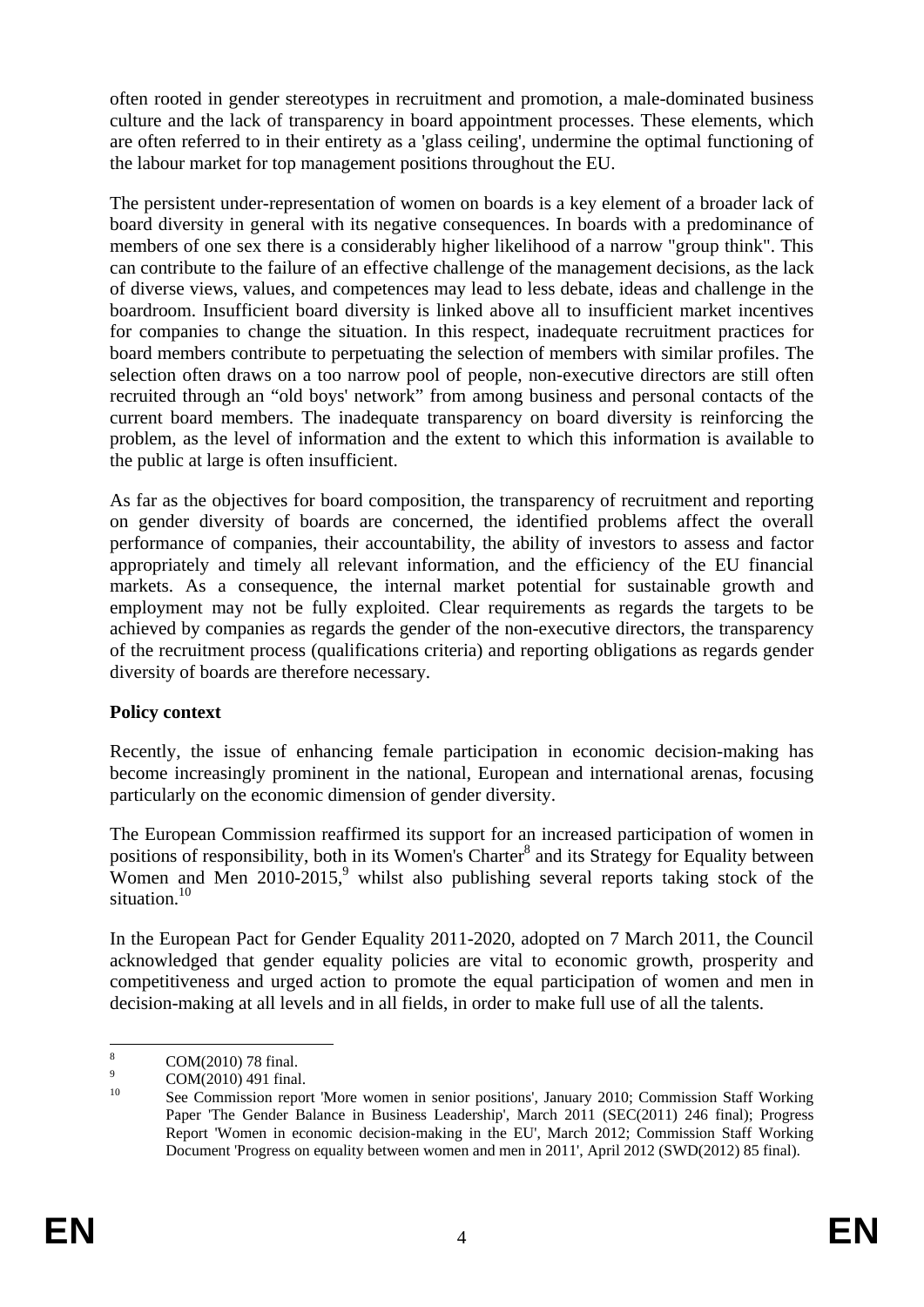The European Parliament repeatedly called upon companies and Member States to increase female representation of women in decision-making bodies and invited the Commission to propose legislative quotas to attain the critical threshold of 30 per cent female membership of management bodies by 2015 and 40 per cent by  $2020$ .<sup>11</sup>

The European social partners have reaffirmed their commitment to further action in this area in their work programme for 2012-2014.

# **Purpose of the proposal**

The purpose of the proposal is to substantially increase the number of women on corporate boards throughout the EU by setting a minimum objective of a 40% presence of the underrepresented sex among the non-executive directors of companies listed on stock exchanges and by requiring companies with a lower share of the under-represented sex among the nonexecutive directors to introduce pre-established, clear, neutrally formulated and unambiguous criteria in selection procedures for those positions in order to attain that objective.

The proposal seeks to promote gender equality in economic decision-making and to fully exploit the existing talent pool of candidates for more equal gender representation on company boards, thereby contributing to the Europe 2020 objectives. The proposed Directive will lead to breaking down the barriers that women face when aiming for board positions and to improved corporate governance, as well as enhanced company performance.

Minimum harmonisation as regards both a requirement for listed companies to take appointment decisions on the basis of an objective comparative assessment of the qualifications of candidates and the setting of a quantitative objective for the gender balance among non-executives directors seems essential to ensure a competitive playing field and to avoid practical complications for listed companies in the internal market.

The quantified objective of 40% set by this Directive only applies to non-executive directors in order to strike the right balance between the necessity to increase the gender diversity of boards on the one hand and the need to minimise interference with day-to-day management of a company on the other hand. Non-executive directors and supervisory boards have an essential role in appointing the highest level of management and shaping the company's human resources policy. A stronger presence of the under-represented sex among nonexecutive directors will therefore have positive ripple effects for gender diversity throughout the career ladder.

The proposal focuses on publicly listed companies, due to their economic importance and high visibility. They set standards for the private sector at large. Moreover, they tend to have larger boards and have a similar legal status across the EU, providing the necessary comparability of situations.

The proposed objective of 40% for the minimum share of both sexes is in line with the targets currently under discussion and set out in a number of EU Member States/EEA countries. This figure is situated between the minimum of the 'critical mass' of 30%, which has been found necessary in order to have a sustainable impact on board performance and full gender parity (50%).

 $11$ See e.g. Resolution of 6 July 2011 on women and business leadership (2010/2115(INI)), Resolution of 13 March 2012 on equality between women and men in the European Union – 2011 (2011/2244(INI)).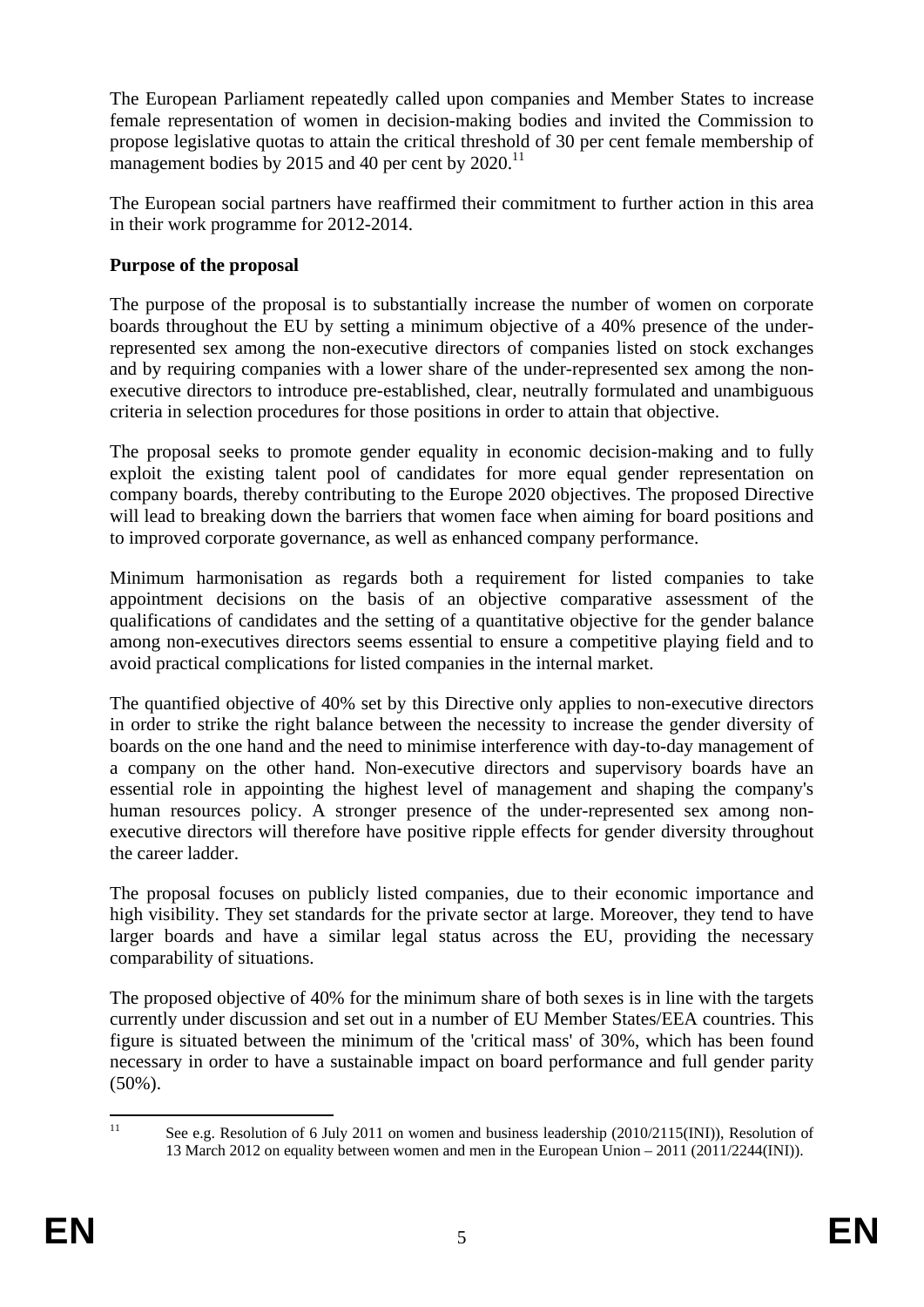#### **Consistency with other policies and objectives of the Union and with the Charter of Fundamental Rights of the European Union**

Equality between women and men is one of the Union's founding values and core aims under Articles 2 and 3(3) TEU. In accordance with Article 8 TFEU the Union shall aim to eliminate inequalities, and to promote equality, between men and women in all its activities.

There are several important legal measures in place to promote equal treatment and equal opportunities of men and women in matters of employment and occupation, including selfemployment $^{12}$ .

The proposal is consistent with the Charter of Fundamental Rights of the European Union ('Charter'). It will help to promote fundamental rights, particularly those related to equality between women and men (Article 23) and to the freedom to choose an occupation (Article 15). The proposal also touches upon the freedom to conduct a business (Article 16) and on the right to property (Article 17). It does so in a justified manner: in line with the principle of proportionality the proposal's focus is on non-executive board members who – while being important actors in particular in relation to corporate governance – are not involved in the dayto-day running of operations.

Article 21(1) of the Charter prohibits, in principle, any discrimination based on sex. Article 23 recognises, however, that the principle of equality does not prevent the maintenance or adoption of measures providing for specific advantages in favour of the under-represented sex.

This principle of **positive action** is also recognised in Article 157(4) TFEU.

The Court of Justice of the European Union (CJEU) has established the criteria that need to be met in order to reconcile the two concepts of formal equality of treatment and positive action aimed at bringing about de facto equality, both of which are recognised in the Charter as well as in Article 157 TFEU and in Article 3 of Directive 2006/54/EC.

The criteria are:

- (1) the measures must concern a sector in which women are under-represented;
- (2) they can only give priority to equally qualified female candidates over male candidates:
- (3) they must not give automatic and unconditional priority to equally qualified candidates, but must include a "saving clause" which includes the possibility of granting exceptions in justified cases which take the individual situation into account, in particular the personal situation of each candidate.

The proposal is in compliance with these criteria (see Article 4(3)).

 $12$ 

<sup>12</sup> In particular Directives 2006/54/EC and 2010/41/EU.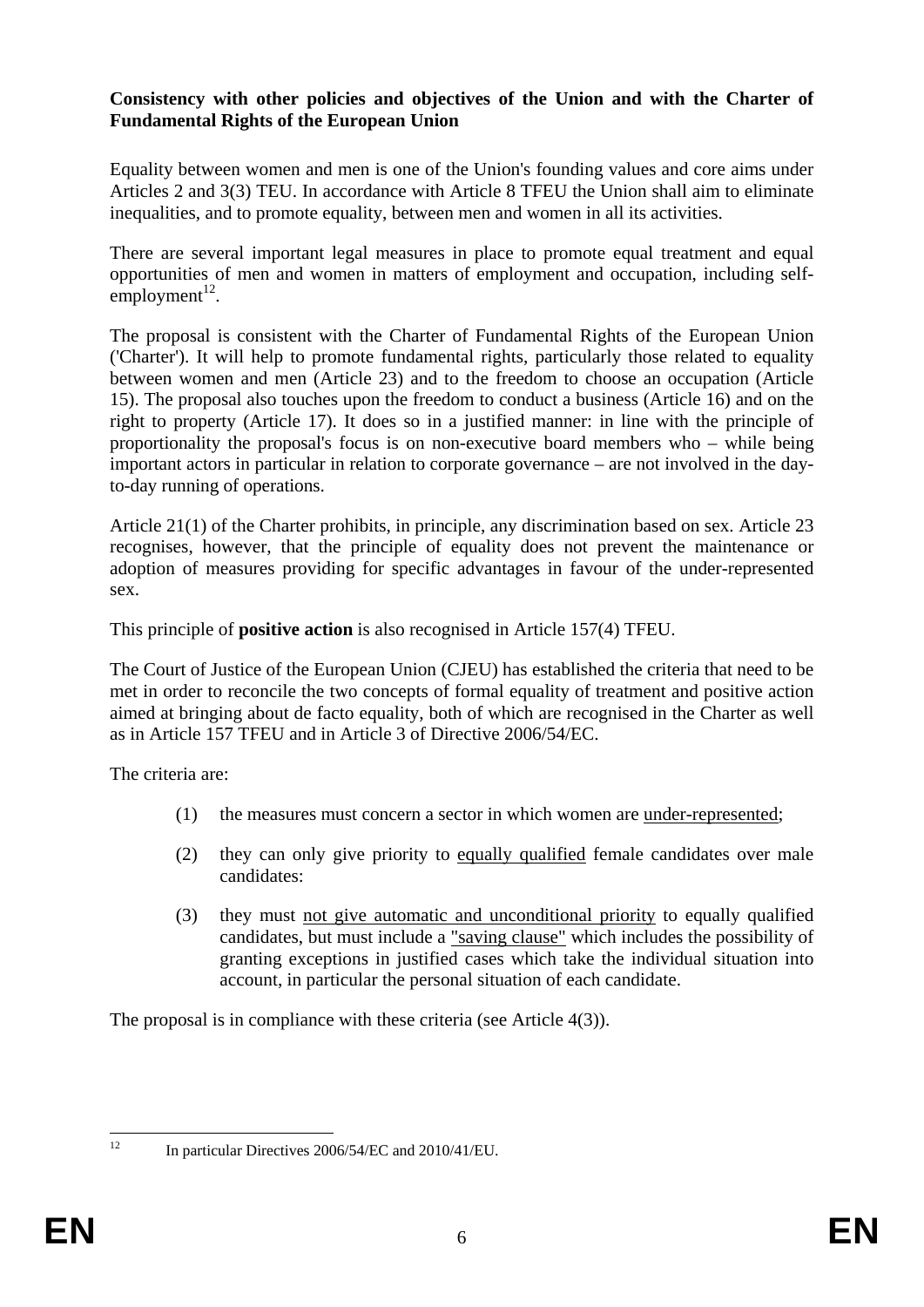#### **2. RESULTS OF CONSULTATIONS WITH THE INTERESTED PARTIES AND IMPACT ASSESSMENTS**

#### **Consultation and expertise**

From 5 March to 28 May 2012, the Commission organised a public consultation to gather stakeholders' views on whether any action should be taken to tackle gender imbalance on corporate boards, and, if so, what kind of action. Of the total number of 485 replies, 161 were sent by individual citizens and 324 were sent by organisations. These included 13 Member States, 3 regional governments, 6 cities or municipalities, 79 companies (both large listed companies and SMEs), 56 business associations at EU and national level, 53 NGOs (most of them women's organisations), trade unions, professional associations, political parties, associations of investors and shareholders, actors involved in corporate governance and others.

There was a broad consensus on the urgent need to increase the share of women on company boards. By far the majority of respondents agreed that a gender-diverse workforce and board structure is a driver of innovation, creativity, good governance and market expansion for companies and that it would be short-sighted to leave untapped the economic potential of qualified women. Views varied among stakeholders as to the appropriate means to bring about change. While some, predominantly the business stakeholders, favoured continued selfregulation, other stakeholders, including trade unions, women organisations, other NGOs and a number of regional and municipal authorities, advocated a more ambitious approach in the form of binding objectives. Some stakeholders suggested focusing in the first place on nonexecutive board members and supervisory boards, as this would constitute a less significant interference with the daily management of companies, while executive board members should follow later.

A 2011 Eurobarometer survey<sup>13</sup> revealed that 88% of Europeans think that women should be equally represented in company leadership positions. When given the possibility to choose between three options to achieve gender balance on company boards, opinion is divided between self-regulation by companies (31%), binding legal measures (26%), and non-binding measures such as Corporate Governance Codes and Charters (20%). Nevertheless, 75% of Europeans are in favour of legislation provided that it takes qualifications into account and does not automatically favour members of one sex.

#### **Impact assessment**

The Impact Assessment (IA) analysed five policy options, fully described in the IA Report:

**Option 1:** the baseline scenario (i.e. no further action at EU level);

 $13$ 

<sup>13</sup> Special Eurobarometer 376 (2012), Women in decision-making positions [\(http://ec.europa.eu/public\\_opinion/archives/eb\\_special\\_379\\_360\\_en.htm#376\).](http://ec.europa.eu/public_opinion/archives/eb_special_379_360_en.htm#376)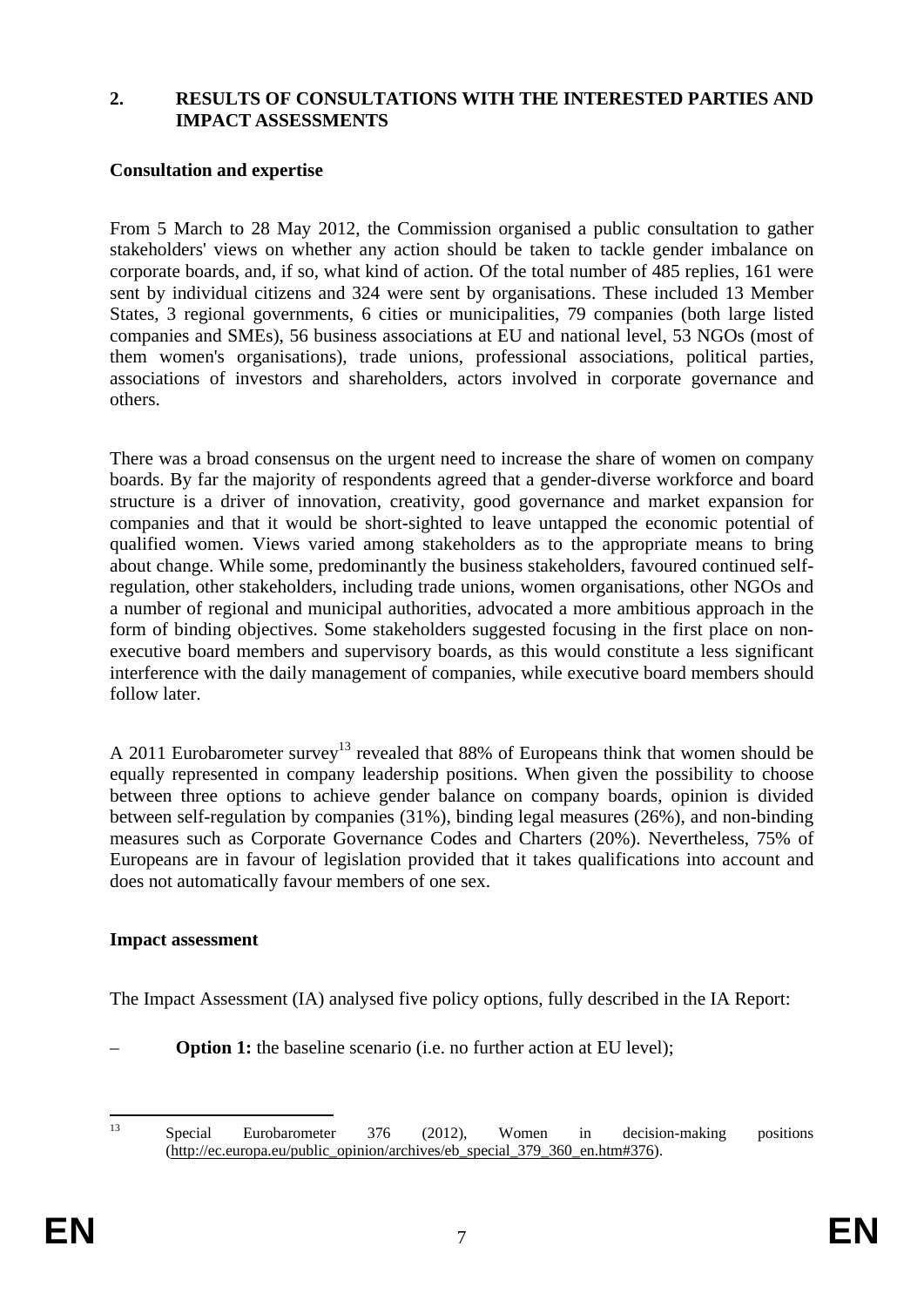- **Option 2:** a Commission Recommendation encouraging Member States to achieve the objective of at least 40% of board members of each gender by 2020;
- **Option 3:** a Directive introducing a binding objective of at least 40% of each gender by 2020 for non-executive directors;
- **Option 4:** a Directive introducing a binding objective of at least 40% of board members of each gender by 2020 for non-executive directors and a flexible objective for executive directors, which would be set by the companies themselves;
- **Option 5:** a Directive introducing a binding objective of at least 40% of board members of each gender by 2020 for both executive and non-executive directors.

The outcome of the comparison of the consequences of the different policy options was that (i) binding measures are more effective in meeting the policy objectives than non-binding measures, (ii) measures that target both executive and non-executive board members are more effective than measures only targeting one group and (iii) binding measures will generate more societal and economic benefits than non-binding measures.

At the same time the effectiveness of the different policy options is directly linked to the extent of interference with the rights of the companies and the shareholders as their owners, including their fundamental rights. Compared to a non-binding measure with a tangible yet limited effect, a substantial increase of the impact in terms of the policy objectives would require an instrument with binding force, which would prescribe minimum requirements for the composition of boards.

Binding measures would entail comparatively larger costs and administrative burdens which, however, remain rather modest in comparison to the projected economic benefits. The administrative burden is expected to be minimal for all policy options, given that these options would cover only publicly listed companies which are expected to be able to use existing reporting mechanisms.

The current proposal opts for the increased effectiveness of fixed objectives and the resulting economic and wider societal benefits in relation to non-executive board members which justify a higher degree of interference with fundamental rights. The proposal refrains from establishing a fixed binding objective for executive board members, due to the greater need for sector-specific knowledge and experience in the day-to-day management of a company. However, companies should be obliged to make commitments in relation to executive directors that reflect their specific circumstances, and to report on the compliance with these commitments. The proposal is therefore based on Option 4.

# **3. LEGAL ASPECTS OF THE PROPOSAL**

**Legal base**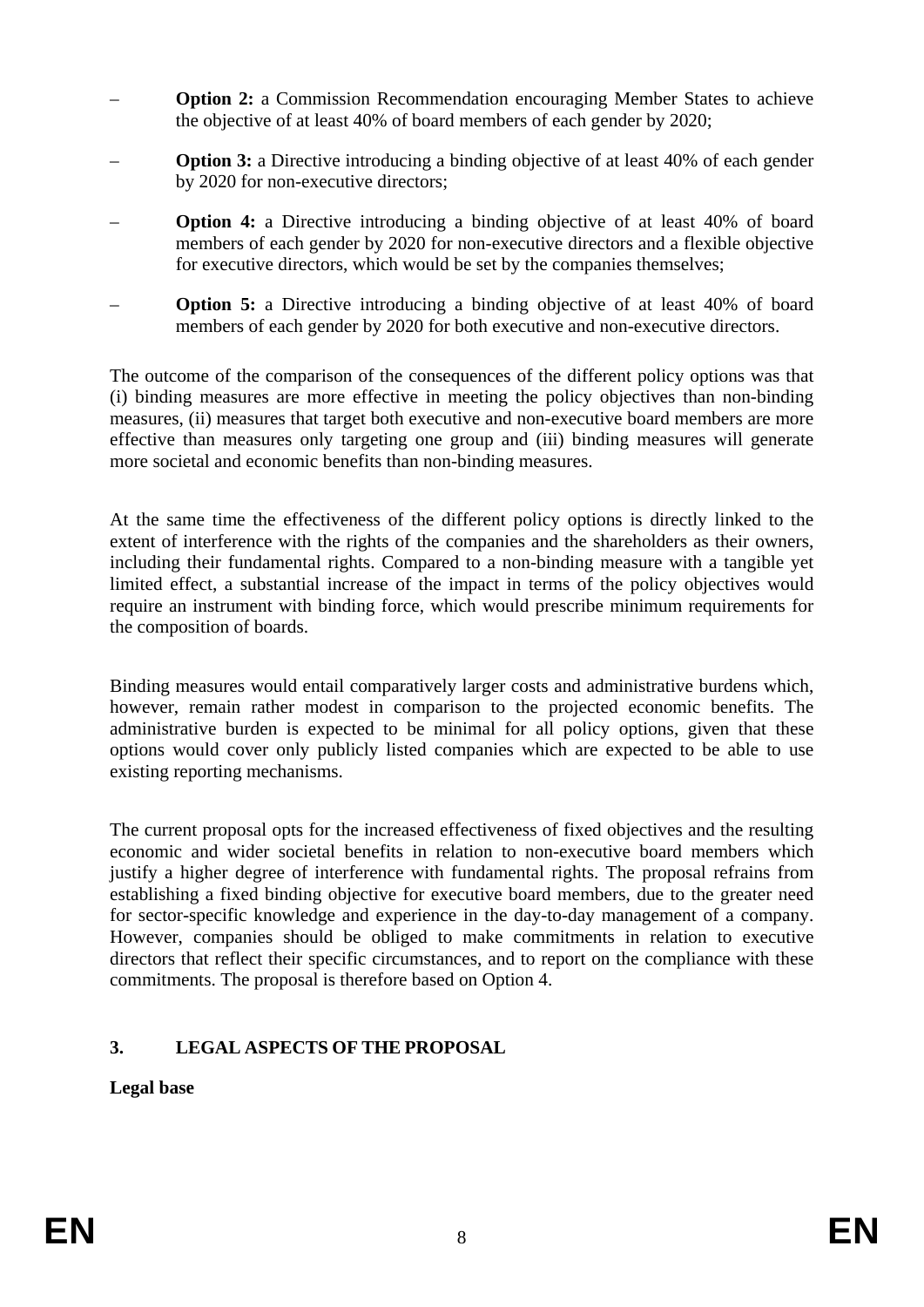Article 157(3) TFEU is the legal basis for any binding measures aimed at ensuring the application of the principle of equal opportunities and equal treatment of men and women in matters of employment and occupation, including positive action.

The proposal is based on Article 157(3) TFEU.

# **Subsidiarity**

Measures introduced by some Member States to strengthen the gender balance on company boards vary widely, and a substantial number of Member States, in particular those where the share of women among directors is particularly low, have not taken any action in this area. They do not show any willingness or face resistance to act on their own initiative. At the same time, there are discrepancies in terms of the numbers of women on boards in Member States, with the key indicator ranging from 3% to 27% - a situation which jeopardises the attainment of the fundamental objective of gender equality in economic decision-making across the Union.

The projections in the IA report based on comprehensive information on existing or planned legislative and self-regulatory initiatives in this area in all Member States show that without EU action the female representation in boards of publicly listed companies is expected to evolve from 13.7% in 2012 to 20.4% (20.84% excluding SMEs) in 2020 for the EU. Only one Member State (France) will have achieved a 40% female representation in boards by 2020 as the result of national binding quota legislation. Only 7 more Member States - Finland, Latvia, the Netherlands, Slovakia, Spain, Denmark and Sweden - are estimated to reach 40% before 2035. In addition to being unsatisfactory from a gender equality perspective, this would not be sufficient to bring about the "critical mass" of women on boards across the Union which, as research shows, is needed to generate positive effects on company performance. Based on this scenario, the EU as a whole is not expected to even achieve 40% of women on boards by 2040. Irrespective of the general possibility for Member States to act efficiently, the concrete indications of Member States regarding their intentions, including their replies to the public consultation and the projections based on all available information, clearly demonstrate that action by Member States individually will not achieve the objective of a more balanced gender representation on company boards in line with the policy objectives set out in this proposal by 2020 or at any point in the foreseeable future.

This situation entails a certain number of risks for the attainment of the fundamental objective of gender equality across the Union. The Founding Treaties intended to create a competitive level-playing field between Member States by enshrining the principle of equal pay and of gender equality on the labour market, to avoid any downward competition between Member States in labour and equal treatment matters. Member States may indeed hesitate to regulate in this area on their own, as they could perceive a risk of putting their own companies at a disadvantage with companies from other Member States. This perception, reinforced by pressure from the business community, represents an additional major obstacle preventing Member States from taking adequate action.

Furthermore, scattered and divergent regulation at national level is bound to create practical problems in the functioning of the internal market. Different company law rules and sanctions for not complying with a national binding quota, such as exclusion from public procurement, could lead to complications in business life and have a deterrent effect on companies' crossborder investments and the establishment of subsidiaries in other Member States. Diverging rules or the absence of rules on the selection procedure for the key positions of non-executive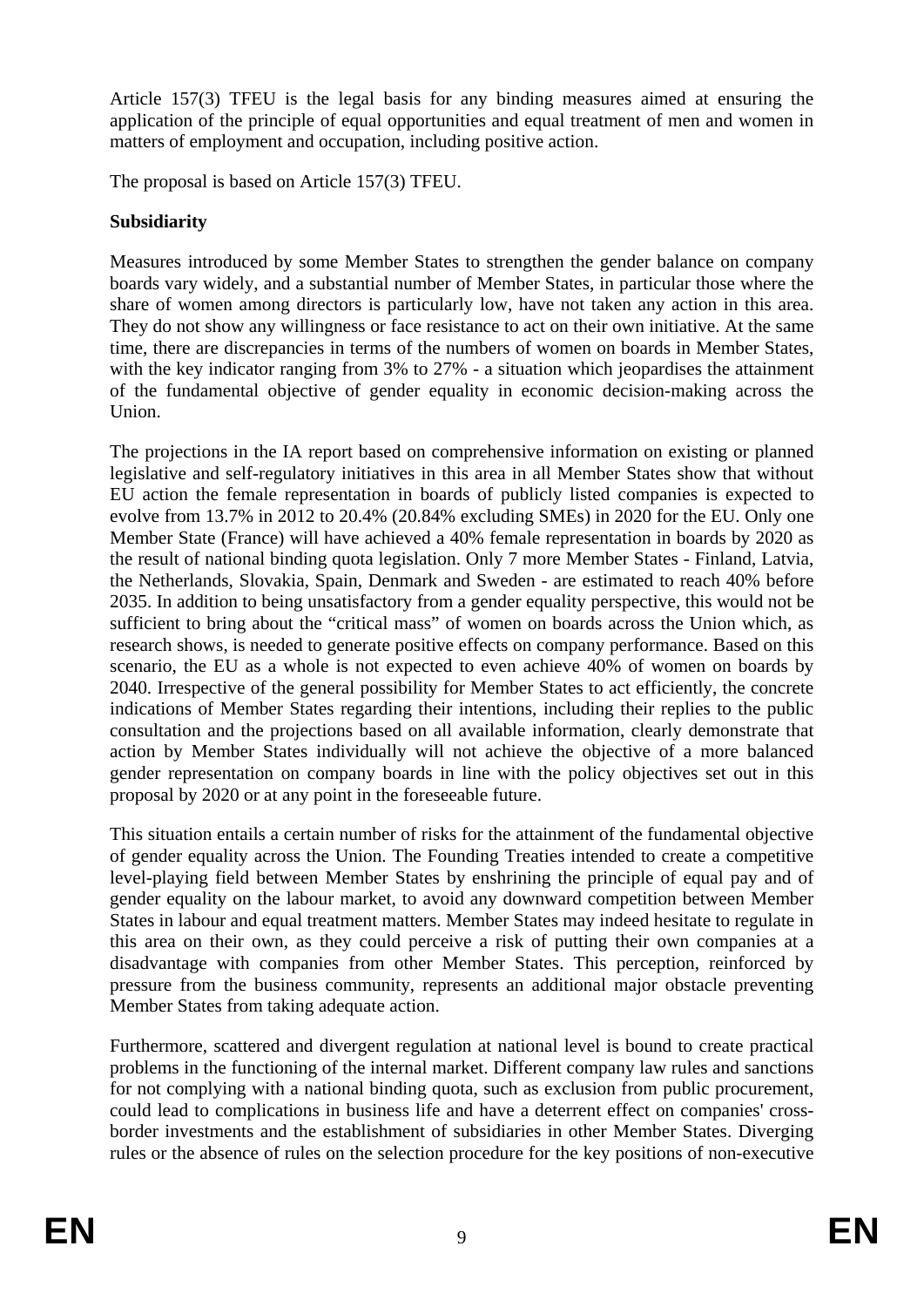board members without any minimum standards and the impact of these differences for corporate governance and the assessment of corporate governance by investors could further lead to problems in the functioning of the internal market.

The potential for competitiveness and growth inherent in making full use of the talent pool of the best qualified women for board positions can be realised more effectively, by reasons of scale, if all Member States engage in that direction, in particular those where figures are currently low and no action has been taken or even envisaged. Only an EU-level measure can effectively help to ensure a competitive level-playing field throughout the Union and avoid practical complications in business life by means of minimum harmonisation of corporate governance requirements relating to appointment decisions based on objective qualifications criteria in order to attain gender balance among non-executives directors.

It can therefore be concluded that the objectives of the envisaged action cannot be sufficiently achieved by the Member States on their own and may be better achieved through coordinated action at EU level rather than through national initiatives of varying scope, ambition and effectiveness. The proposal therefore complies with the principle of subsidiarity.

# **Proportionality**

Non-binding measures such as past EU-level recommendations and calls for self-regulation have not achieved and cannot be expected to achieve the objective of improving gender equality in economic decision-making throughout the EU. Further-reaching action to be taken at EU-level is therefore necessary to achieve those aims. This should, however, not go beyond what is strictly required to achieve sustainable progress in the share of women on company boards, without impinging on the functioning of private companies and the market economy.

This minimum harmonisation proposal is limited to setting common objectives, giving Member States sufficient freedom to determine how they should be best achieved at national level, taking into account national, regional or local circumstances including national company law and company board recruitment practices. In particular, the proposal requires only such changes to national company law that are strictly necessary for the minimum harmonisation of requirements for the appointment decisions and it respects the different board structures across Member States. It does not cover small and medium-sized enterprises (SMEs), for which such measures could represent a disproportionate burden. In addition, as explained above, the proposal establishes quantitative objectives only for non-executive board members, thereby considerably limiting interference in the daily management of the company. As non-executive directors perform mainly supervisory tasks, it is also easier to recruit qualified candidates from outside the company or the specific sector – a consideration which is of importance for areas of the economy where members of a particular sex are especially under-represented in the workforce.

The temporary nature of the proposed Directive (see Article 10) underpins its compliance with the principles of subsidiarity and proportionality.

## **Choice of instrument**

A directive is the instrument that best ensures a coherent minimum level of gender diversity among non-executive directors in boards of publicly listed companies across the EU, whilst allowing Member States to adjust the detailed regulation to their specific situations in terms of national company law and to choose the most appropriate means of enforcement and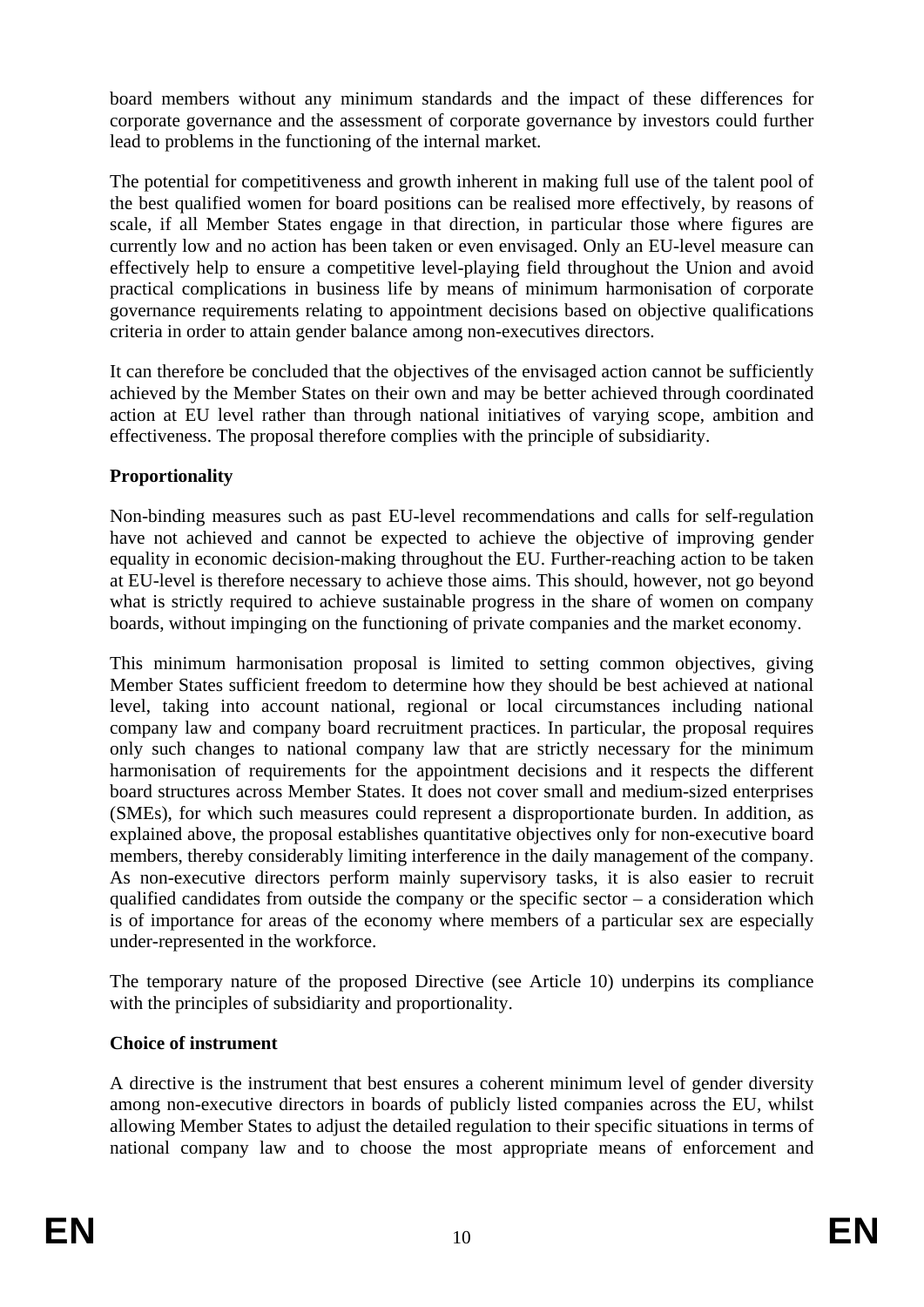sanctions. It also allows individual Member States to go beyond the minimum standard, on a voluntary basis.

# **European Economic Area**

This is a text of relevance to the European Economic Area and the Directive will be applicable to the non-EU member States of the European Economic Area following a decision of the EEA Joint Committee.

# **4. BUDGETARY IMPLICATION**

The proposal has no implications for the Union budget.

# **5. DETAILED EXPLANATION OF THE SPECIFIC PROVISIONS**

# **Article 1: Purpose**

This provision states the aim of this Directive.

# **Article 2: Definitions**

This Article sets out the key definitions, which are based on those in Commission Recommendation 2005/162/EC on the role of non-executive or supervisory directors of listed companies and of the Committees of the (supervisory) board<sup>14</sup>, on Commission Recommendation 2003/361/EC of 6 May 2003 concerning the definition of micro, small and medium-sized enterprises<sup>15</sup> in relation to the definition of SMEs, and on Commission Directive 2006/111/EC of 16 November 2006 on the transparency of financial relations between Member States and public undertakings, as well as on financial transparency within certain undertakings<sup>16</sup> in relation to the definition of public undertakings.

The definitions ensure in particular that the Directive is equally applicable to various systems of board structures for listed companies that exist in the Member States, i.e. to a dual ('twotier') system in which there are separate management and supervisory boards, to a unitary ('one-tier') system combining the management and supervisory functions in one single board, as well as to mixed systems featuring elements of 'one-tier' and 'two-tier' systems or giving companies an option between different models.

The definition of 'director' clarifies that the objectives set by the directive cover all nonexecutive directors, including employee representatives in those Member States where a certain proportion of the non-executive directors can or must be appointed or elected by the company's workforce and/or organisations of workers pursuant to national law or practice while the practical procedures for ensuring that the objectives provided for in this Directive are attained should be defined by the Member States concerned (see Recital 21).

## **Article 3: Exclusion of small and medium-sized enterprises**

 $14$ <sup>14</sup> OJ L 52, 25.2.2005, p. 51.

 $15$  OJ L 124, 20.5.2003, p. 36.

OJ L 318, 17.11.2006, p. 17.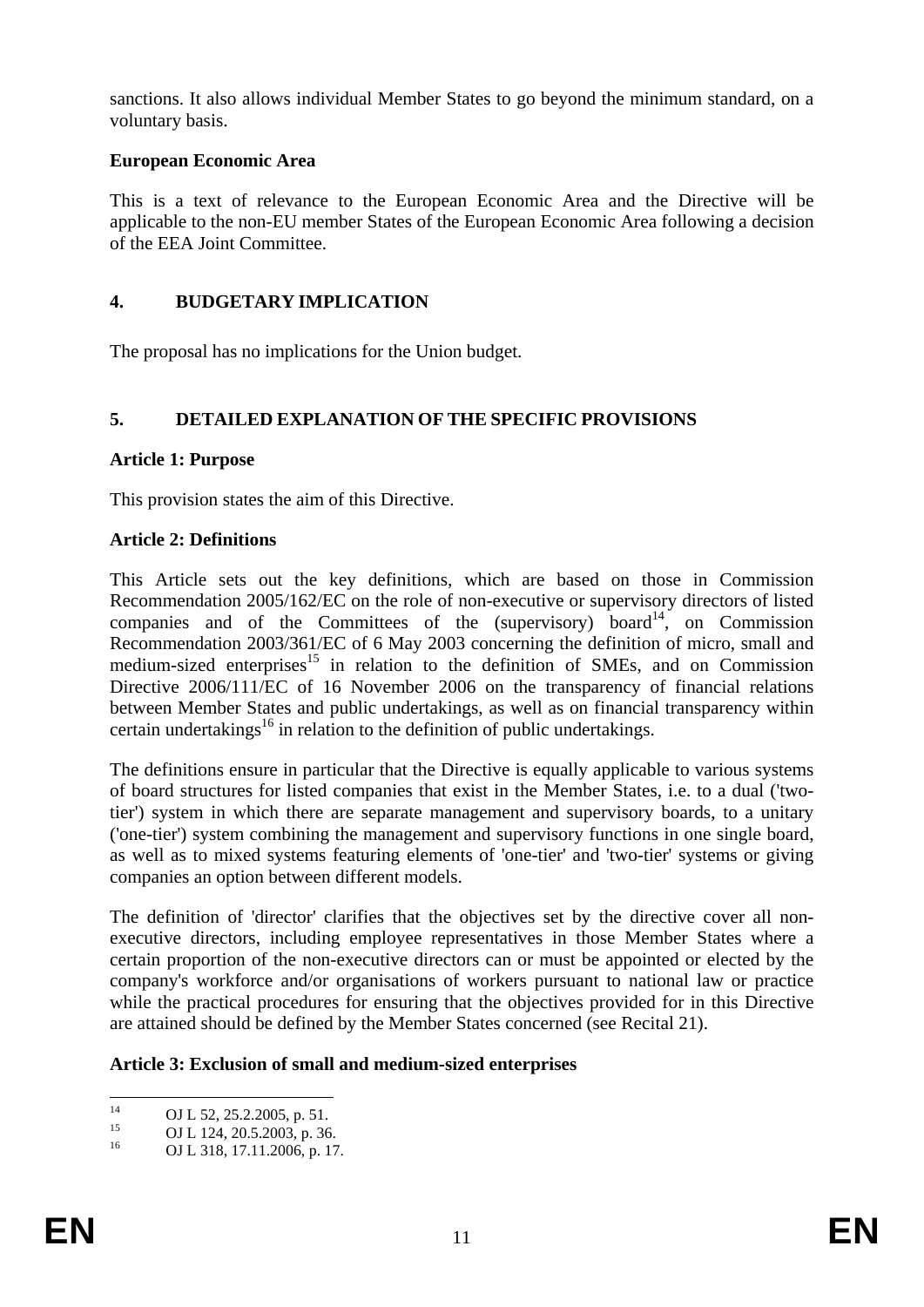This Article excludes from the scope of the Directive listed companies which are small and medium-sized enterprises (SMEs), as defined by Commission Recommendation 2003/361/EC of 6 May 2003 concerning the definition of micro, small and medium-sized enterprises.<sup>17</sup>

# **Article 4: Objectives with regard to non-executive directors**

Paragraph 1 imposes on listed companies which do not have a presence of the underrepresented sex of at least 40 per cent of non-executive directors an obligation to make the appointments to those positions on the basis of a comparative analysis of the qualifications of each candidate, by applying pre-established, clear, neutrally formulated and unambiguous criteria, in order to attain the said percentage at the latest by 1 January 2020. A shorter deadline for achieving the objective (1 January 2018) is set for listed companies which are public undertakings within the meaning of Article 2(b) of Commission Directive 2006/111/EC of 16 November 2006 on the transparency of financial relations between Member States and public undertakings as well as on financial transparency within certain undertakings.<sup>18</sup> Member States exercise a dominant influence over such companies and therefore have more instruments to bring about the change more rapidly.

Paragraph 2 specifies the method of calculation of the exact number of non-executive director positions necessary to meet the objective mentioned in paragraph 1. The exact number of board positions necessary to comply with the objective should be the number closest to 40 per cent, whether below or above that threshold, but at the same time listed companies should not be obliged to appoint members of the under-represented sex to half or more of the nonexecutive board positions in order to avoid excessive constraints.

Paragraph 3 imposes a preference rule with the aim of meeting the objective laid down in paragraph 1. This preference rule provides that, in the presence of equally qualified candidates of both sexes priority shall be given to the candidate of the under-represented sex unless an objective assessment taking account of all criteria specific to the individual candidates tilts the balance in favour of the candidate of the other sex. This procedural requirement is necessary to ensure that the objectives comply with the case-law<sup>19</sup> of the Court of Justice of the European Union concerning positive action. The requirements laid down in this paragraph should be met at the appropriate stage of the selection process depending on national law and the articles of association of listed companies.

Paragraph 4 imposes a disclosure obligation and a burden of proof rule applicable in cases of challenges to the selection procedure by an unsuccessful candidate.

Paragraph 5 provides for a possibility of justifying non-compliance with the objective where the members of the under-represented sex represent less than 10 per cent of the workforce.

Paragraph 6 provides that the objective laid down in Paragraph 1 can also be met where the members of the under-represented sex hold at least one third of all director positions, irrespective of whether they are executive or non-executive.

# **Article 5: Additional measures by companies and reporting**

 $17$  $17$  OJ L 124, 20.05.2003, p. 36

<sup>&</sup>lt;sup>18</sup> OJ L 318, 17.11.2006, p. 17.

<sup>19</sup> C-450**/**93: Kalanke (1995 ECR I-3051), C-409/95: Marschall (1997 ECR I-6363), C-158/97: Badeck (2000 ECRI I-1875), C-407/98: Abrahamsson (2000 ECR I-5539).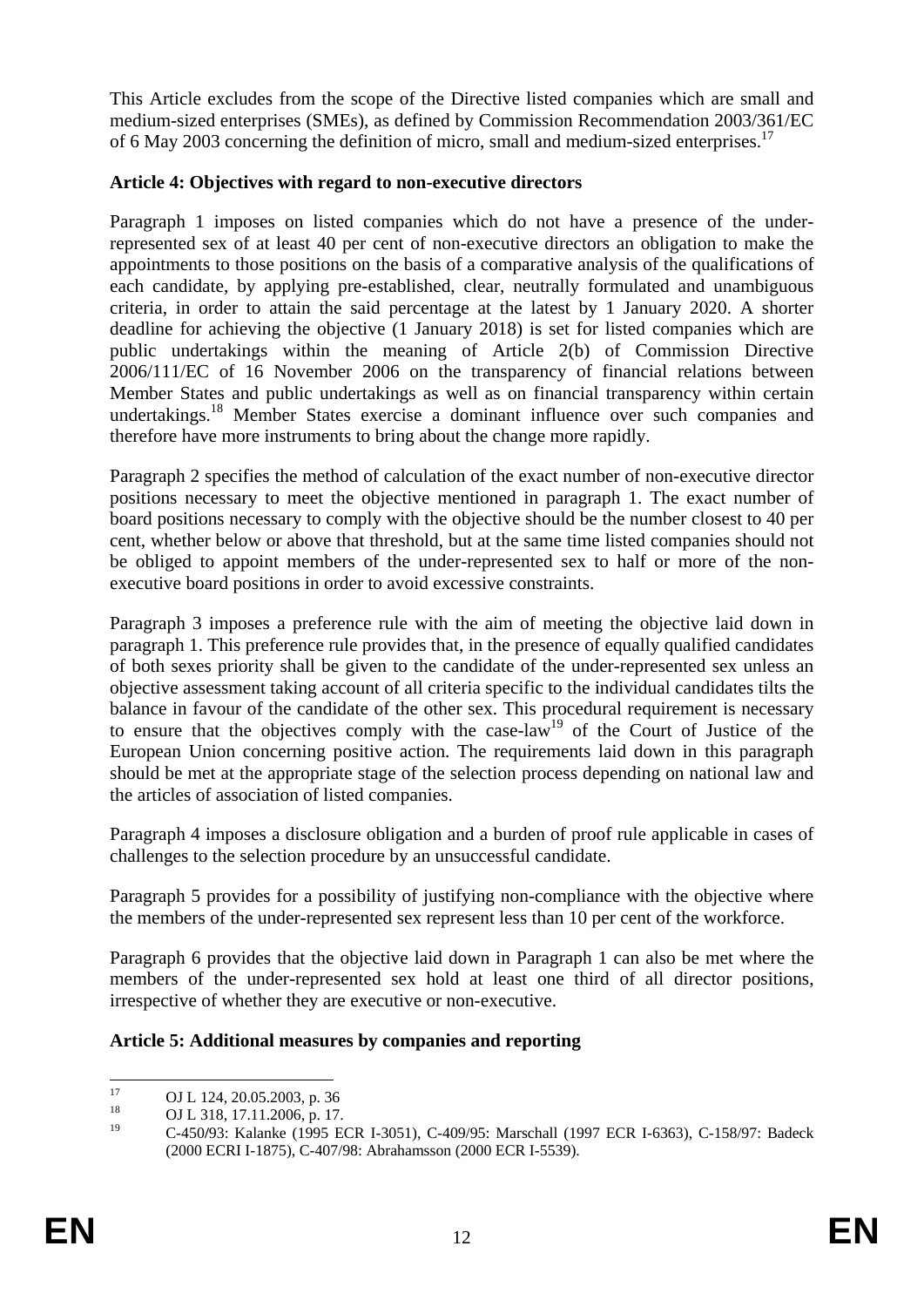Paragraph 1 imposes an obligation for listed companies to undertake individual commitments regarding the representation of both sexes among executive directors to be achieved by 1 January 2020, or by 1 January 2018 in the case of listed companies which are public undertakings.

Paragraph 2 imposes an obligation for listed companies to provide and publish information on the gender composition of their boards and on compliance with Article 4(1) and Article 5(1) on a yearly basis.

Paragraph 3 imposes on listed companies which fail to meet the objectives concerning the non-executive directors or commitments concerning executive directors an additional obligation to explain the reasons and to include the description of measures taken and planned in order to meet the objectives or commitments in the future.

Paragraph 4 concerns the competences of the national equality bodies established under Directive 2006/54/EC.

#### **Article 6: Sanctions**

This Article obliges Member States to lay down rules on sanctions applicable in case of breach of this Directive. These sanctions must be effective, proportionate and dissuasive. A non-exhaustive list of possible concrete measures is set out in paragraph 2.

### **Article 7: Minimum requirements**

This provision states the minimum harmonisation nature of the Directive.

### **Article 8: Implementation**

Member States are under an obligation to adopt the relevant transposition measures within two years from the date of adoption of the Directive. The Article further specifies the obligations concerning those measures and their communication to the Commission. Paragraph 3 enables Member States which before the entry into force of this Directive have already taken measures to ensure a more balanced representation of women and men among the non-executive directors of listed companies to suspend the application of the procedural requirements related to appointments contained in Article 4(1), (3), (4) and (5), provided that they can demonstrate that the measures taken are of equivalent efficacy in order to attain the objective set in Article 4(1).

#### **Articles 9, 10 and 11: Review; Entry into force and expiry; Addressees**

The Directive imposes a reporting obligation on Member States. The Commission is obliged to review and report on the application of the Directive every two years, in particular on whether the aims of the Directive have been achieved.

The objectives remain in force only until sustainable progress in gender composition of boards has been achieved and the Directive includes a 'sunset clause' to that effect.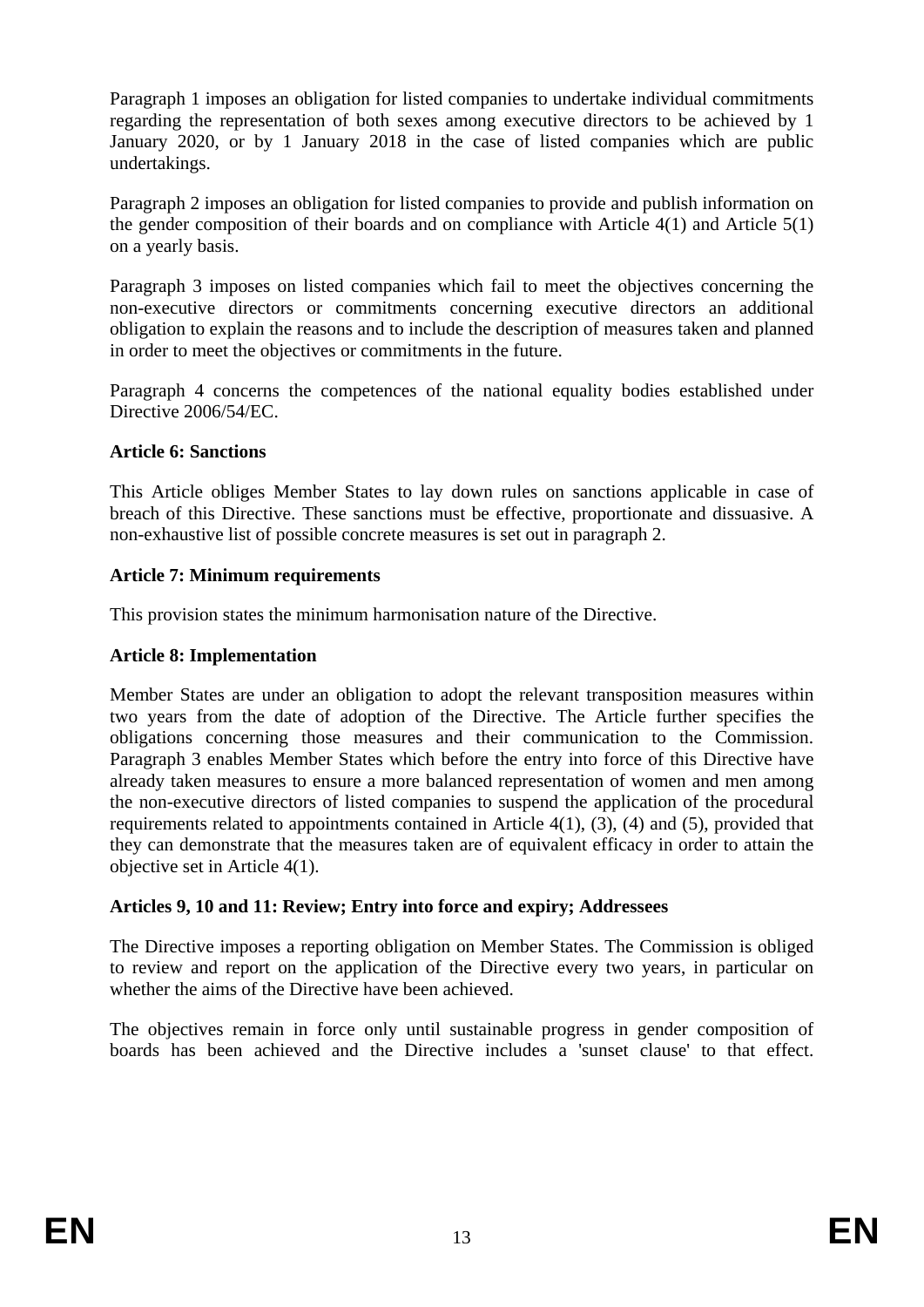2012/0299 (COD)

# Proposal for a

# **DIRECTIVE OF THE EUROPEAN PARLIAMENT AND OF THE COUNCIL**

### **on improving the gender balance among non-executive directors of companies listed on stock exchanges and related measures**

(Text with EEA relevance)

# THE EUROPEAN PARLIAMENT AND THE COUNCIL OF THE EUROPEAN UNION,

Having regard to the Treaty on the Functioning of the European Union, and in particular Articles 157(3) thereof,

Having regard to the proposal from the European Commission,

After transmission of the draft legislative act to the national Parliaments,

Having regard to the opinion of the European Economic and Social Committee.<sup>20</sup>

Acting in accordance with the ordinary legislative procedure,

Whereas:

- (1) Equality between women and men is one of the Union's founding values and core aims under Article 2 and Article 3(3) of the Treaty on European Union. Under the terms of Article 8 of the Treaty on the Functioning of the European Union (hereinafter referred to as the Treaty), the Union shall aim to eliminate inequalities, and to promote equality, between men and women in all its activities. Article 157(3) of the Treaty provides a legal basis for the adoption of Union measures to ensure the application of the principle of equal opportunities and equal treatment of men and women in matters of employment and occupation.
- (2) The principle of positive action and its importance for achieving effective equality between women and men in practice are recognised in Article 157(4) of the Treaty and in Article 23 of the Charter of Fundamental Rights of the European Union, which provides that equality between women and men must be ensured in all areas and that

 $20$  $OJ C \ldots p$ .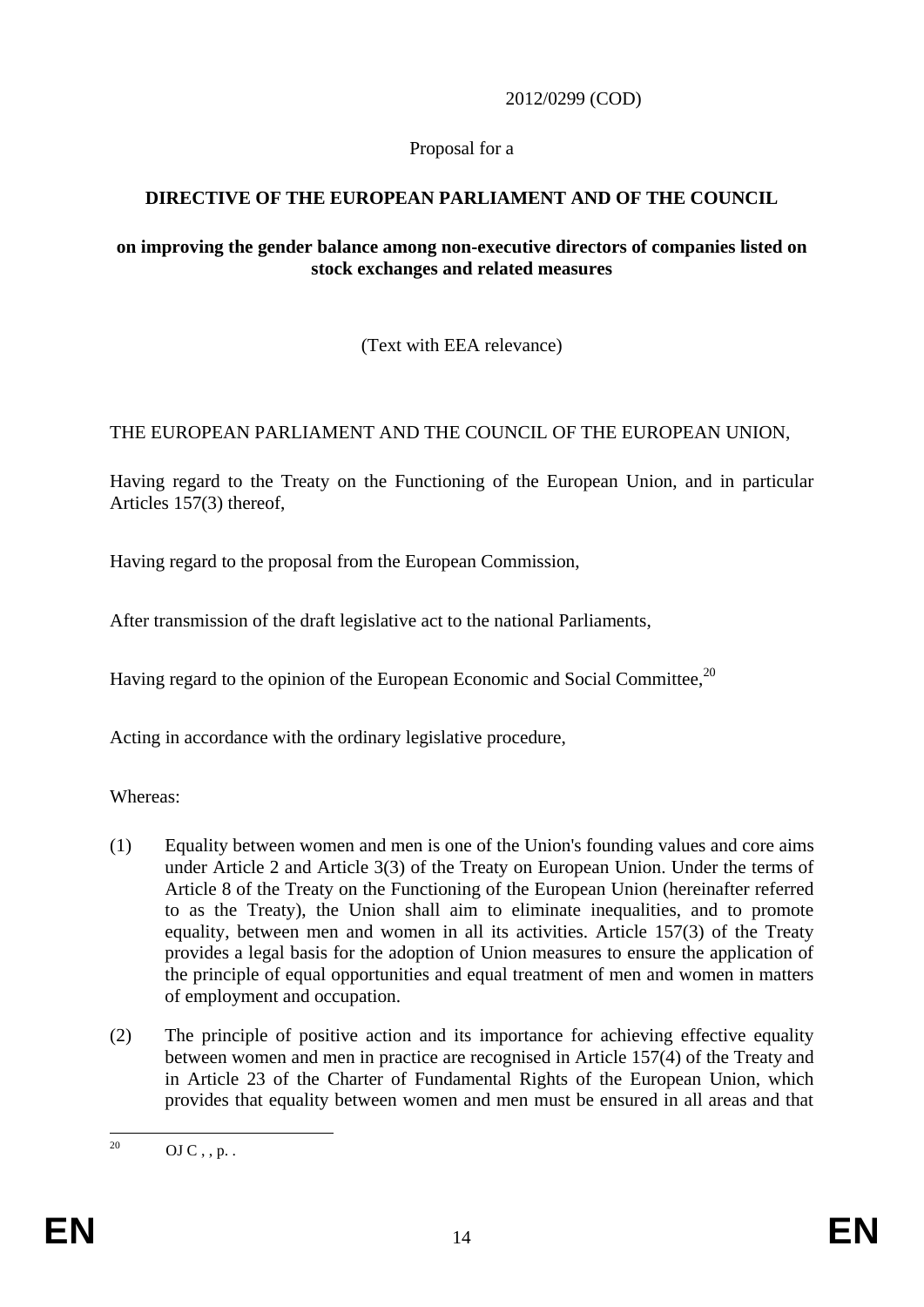the principle of equality shall not prevent the maintenance or adoption of measures providing for specific advantages in favour of the under-represented sex.

- (3) Council Recommendation 84/635/EEC of 13 December 1984 on the promotion of positive action for women<sup>21</sup> recommended that Member States should take steps to ensure that positive action includes, as far as possible, actions having a bearing on active participation by women in decision-making bodies. Council Recommendation 96/694/EC of 2 December 1996 on the balanced participation of women and men in the decision-making process<sup>22</sup> recommended that Member States should encourage the private sector to increase the presence of women at all levels of decision-making, notably by the adoption of, or within the framework of, equality plans and positive action programmes.
- (4) In recent years the European Commission has presented several reports taking stock of the situation concerning gender diversity in economic decision-making.23 The Commission has encouraged publicly listed companies in the European Union to increase the number of women on their boards by self-regulatory measures and to make concrete voluntary commitments in that regard.<sup>24</sup> In its Women's Charter<sup>25</sup> of 5 March 2010, the European Commission underlined that women still do not have full access to the sharing of power and decision-making in political and economic life and reaffirmed its commitment to use its powers to promote a fairer representation of women and men in positions of responsibility. Improving the gender balance in decision-making was defined by the Commission's strategy for equality between women and men  $2010-2015^{26}$  as one of its priority tasks.
- (5) In the European Pact for Gender Equality 2011-2020, which was adopted on 7 March 2011, the Council acknowledged that gender equality policies are vital to economic growth, prosperity and competitiveness, reaffirmed its commitment to close the gender gaps with a view to meeting the objectives of the Europe 2020 Strategy, especially in three areas of great relevance to gender equality, namely employment, education and social inclusion, and urged action to promote the equal participation of women and men in decision-making at all levels and in all fields, in order to make full use of all available talent.
- (6) The European Parliament, in its resolution on women and business leadership of 6 July  $2011^{27}$ , urged companies to attain the critical threshold of 30 per cent female membership of management bodies by 2015 and 40 per cent by 2020. It called on the Commission, if the steps taken by companies and the Member States were found to be inadequate, to propose legislation by 2012, including quotas. The European Parliament

 $\overline{21}$ <sup>21</sup> OJ L 331, 19.12.1984, p. 34.<br>
OJ L 310, 10.12.1996, p. 11.

<sup>&</sup>lt;sup>22</sup> OJ L 319, 10.12.1996, p.11.<br>Commission named Many 11

<sup>23</sup> Commission report 'More women in senior positions' (2010); Commission Staff Working Paper 'The Gender Balance in Business Leadership' of 1.3.2011 (SEC(2011) 246 final); Progress Report 'Women in economic decision-making in the EU' of 5.3.2012; Commission Staff Working Document 'Progress on equality between women and men in 2011' of 16.4.2012 (SWD(2012) 85 final).<br>
"Women on the Board Pledge for Europe', IP/11/242.<br>  $SOM(2010)$ <sup>79</sup> final).

<sup>&</sup>lt;sup>25</sup> COM(2010) 78 final.

 $^{26}$  COM(2010) 491 final.

<sup>2010/2115(</sup>INI).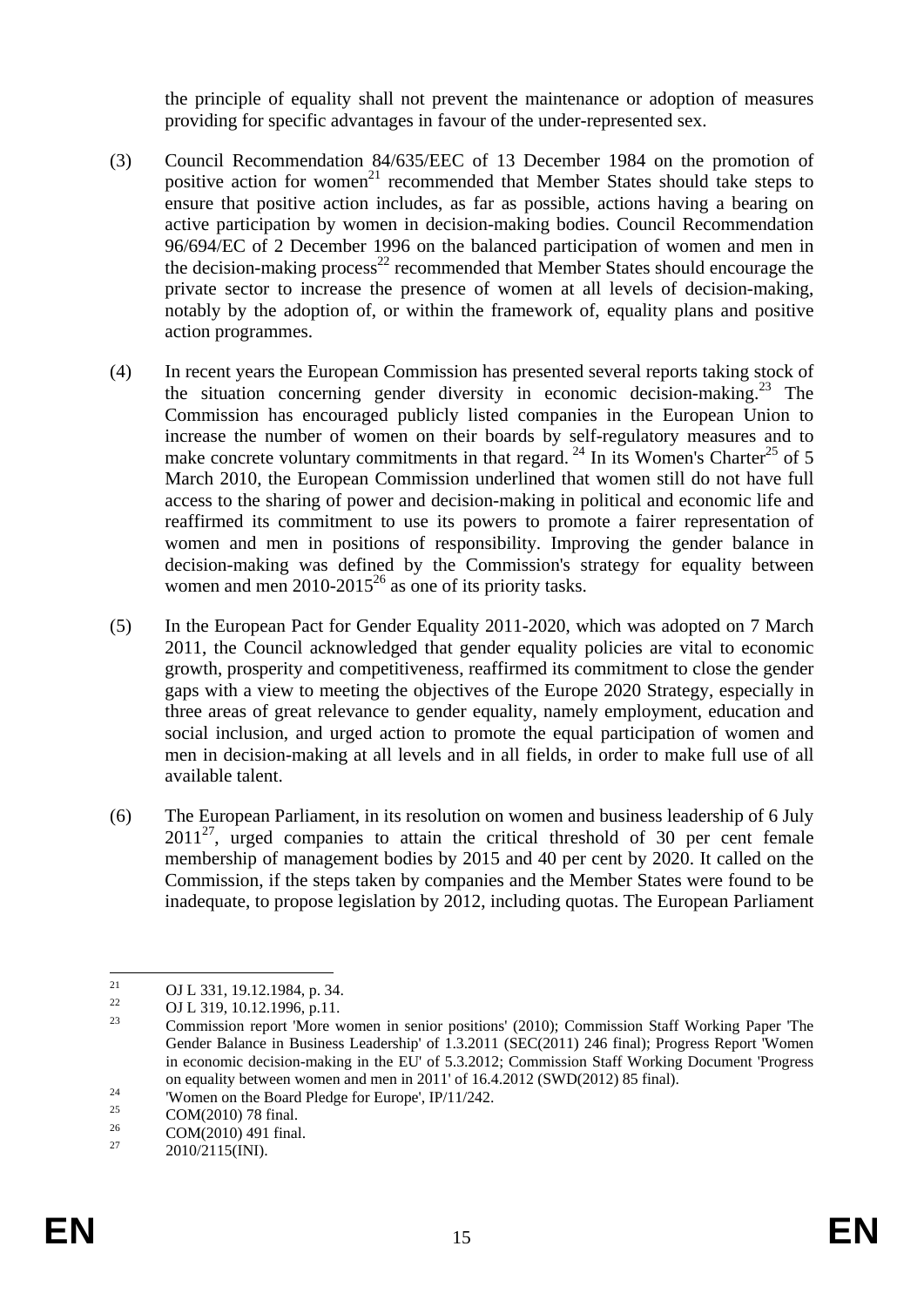reiterated that call for legislation in its resolution of 13 March 2012 on equality between women and men in the European Union –  $2011^{28}$ 

- (7) The efficient use of human capital is the most important determinant of an economy's competitiveness and is key to addressing the EU's demographic challenges, to competing successfully in a globalised economy and to ensuring a comparative advantage vis-à-vis third countries. The pool of highly trained and qualified women is constantly growing as evidenced by the fact that 60 per cent of university graduates are female. A continued failure to draw on this pool in appointments to economic decision-making positions would amount to a failure to fully exploit skilled human capital.
- (8) At company level, it is widely acknowledged that the presence of women on boards improves corporate governance, because team performance and the quality of decision-making are enhanced due to a more diverse and collective mind-set incorporating a wider range of perspectives and therefore reaching more balanced decisions. Numerous studies have also shown that there is a positive relationship between gender diversity at top management level and a company's financial performance and profitability. Enhancing female representation on the boards of publicly listed companies in the Union can therefore have a positive impact on the performance of companies concerned.
- (9) Existing evidence also shows that labour market equality can improve economic growth substantially. Enhancing female presence in the boardrooms of listed companies in the Union not only affects the women appointed to boards, but also contributes to attracting female talent to the company and ensuring a greater presence of women at all levels of management and in the workforce. Therefore, a higher share of women on company boards has a positive impact on closing both the gender employment gap and the gender pay gap. Making full use of the existing female talent pool would constitute a marked improvement in terms of return on education for both individuals and the public sector. Female under-representation in the board rooms of publicly listed companies in the EU is a missed opportunity in terms of achieving long-term sustainable growth for Member States' economies at large.
- (10) Despite the existing Union legislation aimed at preventing and combating sex discrimination, the Council recommendations aimed specifically at increasing the presence of women in economic decision-making and Union-level actions encouraging self-regulation, women continue to be strongly outnumbered by men in the highest decision-making bodies of companies throughout the Union. In the private sector and especially in listed companies this gender imbalance is particularly significant and acute. The Commission's key indicator of gender representation on corporate boards shows that the proportion of women involved in top-level business decision-making remains very low. In January 2012, women occupied on average just 13.7 per cent of board seats in the largest publicly listed companies in Member States. Among nonexecutive directors only 15 per cent were women.
- (11) The proportion of women on company boards is progressing very slowly, with an average annual increase of just 0.6 percentage points during the past years. The rate of

 $28$ 28 2011/2244(INI).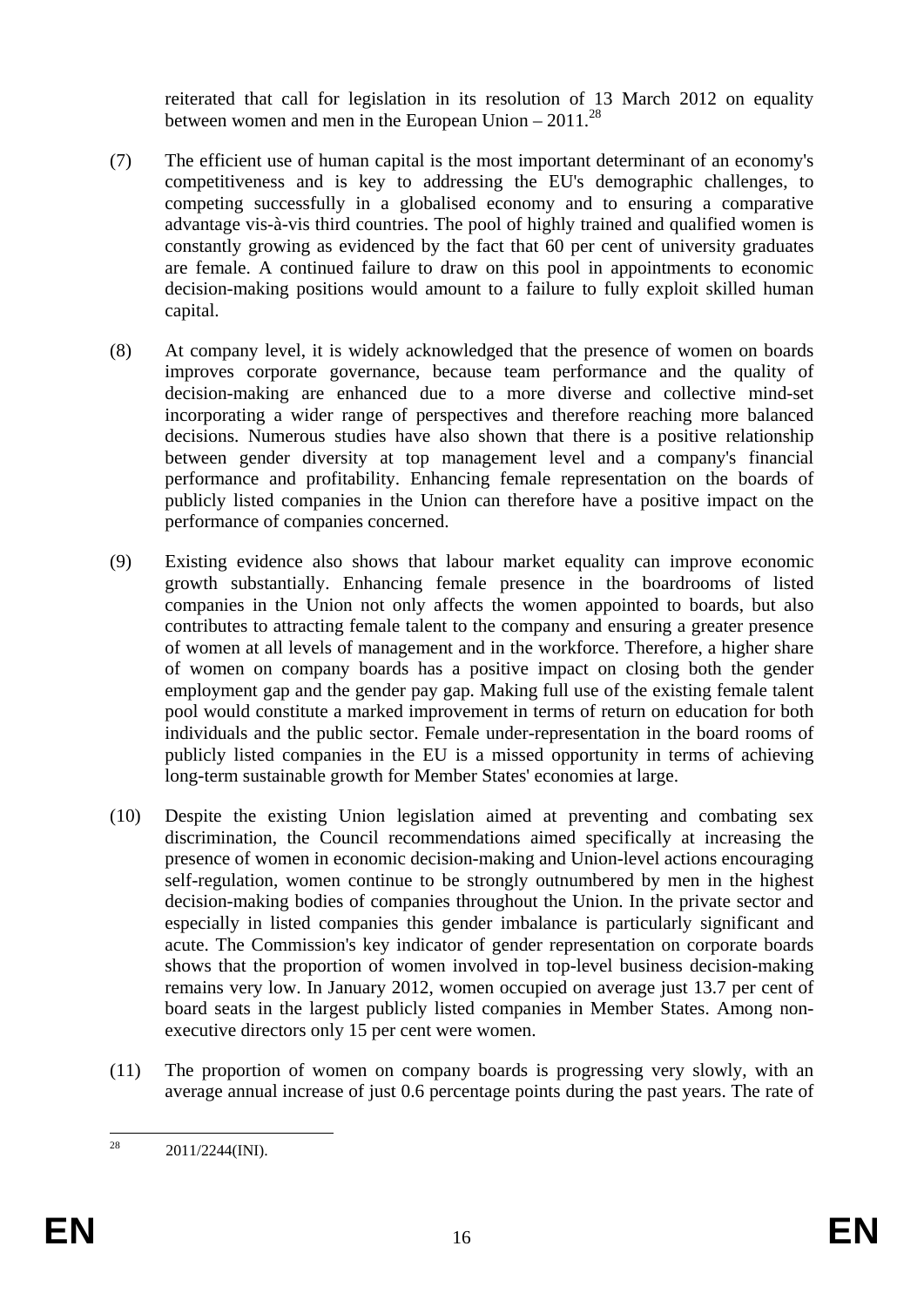improvement has differed in individual Member States and has led to highly divergent results. Much more significant progress was noted in the Member States where binding measures have been introduced. Growing discrepancies between Member States are likely to increase given the very different approaches pursued by individual Member States to increase the representation of females on boards that are being pursued by individual Member States.

- (12) The scattered and divergent regulation or the absence of regulation at national level as regards the gender balance on boards of listed companies does not only lead to discrepancies in the number of women among non-executive directors and different rates of improvement across Member States, but also poses barriers to the internal market by imposing divergent corporate governance requirements on European listed companies. Those differences in legal and self-regulatory requirements for the composition of corporate boards can lead to practical complications for listed companies operating across borders, notably when establishing subsidiaries or in mergers and acquisitions, as well as for candidates for board positions.
- (13) The current lack of transparency of the selection procedures and qualification criteria for board positions in most Member States represents a significant barrier to more gender diversity among board members and negatively affects both the board candidates' careers and freedom of movement, as well as investor decisions. Such lack of transparency prevents potential candidates for board positions from applying to boards where their qualifications would be most required and from challenging gender-biased appointment decisions, thus restricting their freedom of movement within the internal market. On the other hand, investors have different investment strategies that require information linked also to the expertise and competence of the board members. More transparency in the qualification criteria and the selection procedure for board members enables investors to better assess the company's business strategy and to take informed decisions.
- (14) While this Directive does not aim to harmonise national laws on the selection procedures and qualification criteria for board positions in detail, the introduction of certain minimum standards as regards the requirement for listed companies without balanced gender representation to take appointment decisions for non-executive directors on the basis of an objective comparative assessment of the qualifications of candidates in terms of suitability, competence and professional performance is necessary in order to attain gender balance among non-executives directors. Only an EU-level measure can effectively help to ensure a competitive level-playing field throughout the Union and avoid practical complications in business life.
- (15) The Europe 2020 Strategy for Smart, Sustainable and Inclusive Growth<sup>29</sup> ascertained that increased female labour force participation is a precondition for boosting growth and for tackling demographic challenges in Europe. The Strategy set a headline target of reaching an employment rate of 75 per cent for women and men aged 20-64 by 2020, which can only be reached if there is a clear commitment to gender equality and a reinforced effort to tackle all barriers to women's participation in the labour market. The current economic crisis has magnified Europe's ever-growing need to rely on knowledge, competence and innovation and to make full use of the pool of available

 $29$ <sup>29</sup> COM(2010) 2020 final.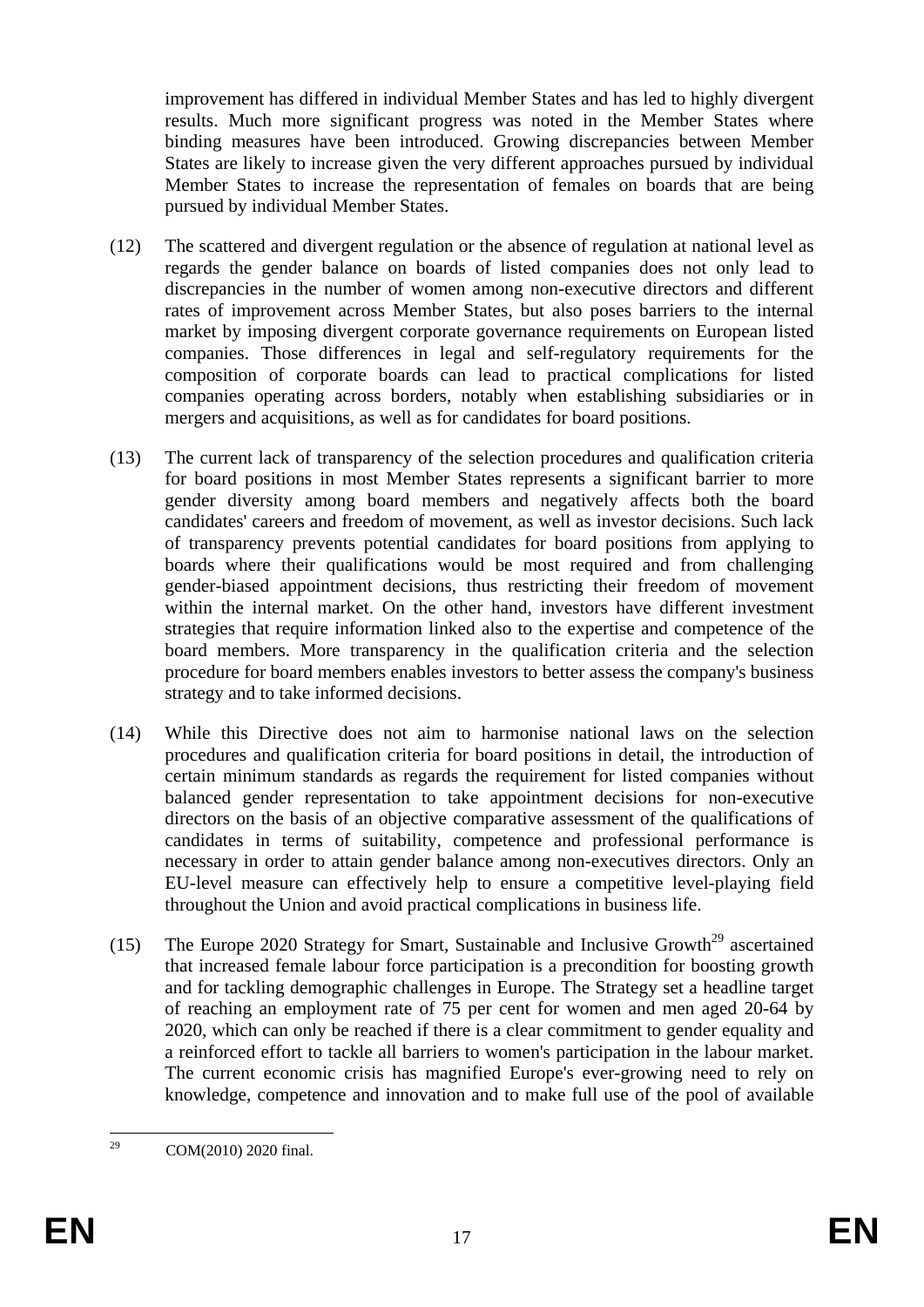talent. Enhancing female participation in economic decision-making, on company boards in particular, is expected to have a positive spill-over effect on female employment in the companies concerned and throughout the whole economy.

- (16) The Union should therefore aim to increase the presence of women on company boards, in order both to boost economic growth and the competitiveness of European companies and to achieve effective gender equality on the labour market. This aim should be pursued through minimum requirements on positive action in the form of binding measures aiming at attaining a quantitative objective for the gender composition of boards of listed companies, in the view of the fact that Member States and other countries which have chosen this or a similar method have achieved the best results in reducing the under-representation of women in economic decision-making positions.
- (17) Companies listed on stock exchanges enjoy a particular economic importance, visibility and impact on the market as a whole. The measures provided for in this Directive should therefore apply to listed companies, which are defined as companies incorporated in a Member State whose securities are admitted to trading on a regulated market within the meaning of Article 4(1) (14) of Directive 2004/39/EC of the European Parliament and of the Council of 21 April 2004 on markets in financial instruments,30 in one or more Member States. These companies set standards for the economy in its entirety and their practices can be expected to be followed by other types of companies. The public nature of listed companies justifies that they be regulated to a greater extent in the public interest.
- (18) This Directive should not apply to micro, small and medium-sized enterprises (SMEs), as defined by Commission Recommendation 2003/361/EC of 6 May 2003 concerning the definition of micro, small and medium-sized enterprises, $31$  even if they are listed companies.
- (19) There are various systems of board structures for listed companies in the Member States, the main distinction being between a dual ('two-tier') system with both a management board and a supervisory board and a unitary ('one-tier') system combining the management and supervisory function in a single board. There are also mixed systems, which feature aspects of both systems or give companies an option between different models. The measures provided for in this Directive should apply to all board systems in the Member States.
- (20) All board systems distinguish between executive directors, who are involved in the daily management of the company, and non-executive directors who are not involved in the daily management, but do perform a supervisory function. The quantitative objectives provided for in this Directive should apply only to the non-executive directors in order to strike the right balance between the need to increase the gender diversity of boards and the need to minimise interference with the day-to-day management of a company. As the non-executive directors perform supervisory tasks, it is also easier to recruit qualified candidates from outside the company and to a large extent also from outside the specific sector in which a company operates – a

 $30$  $^{30}$  OJ L 145, 30.4.2004, p. 1.<br> $^{31}$  OJ L 124, 20.5, 2002, p. 26

<sup>31</sup> OJ L 124, 20.5.2003, p. 36.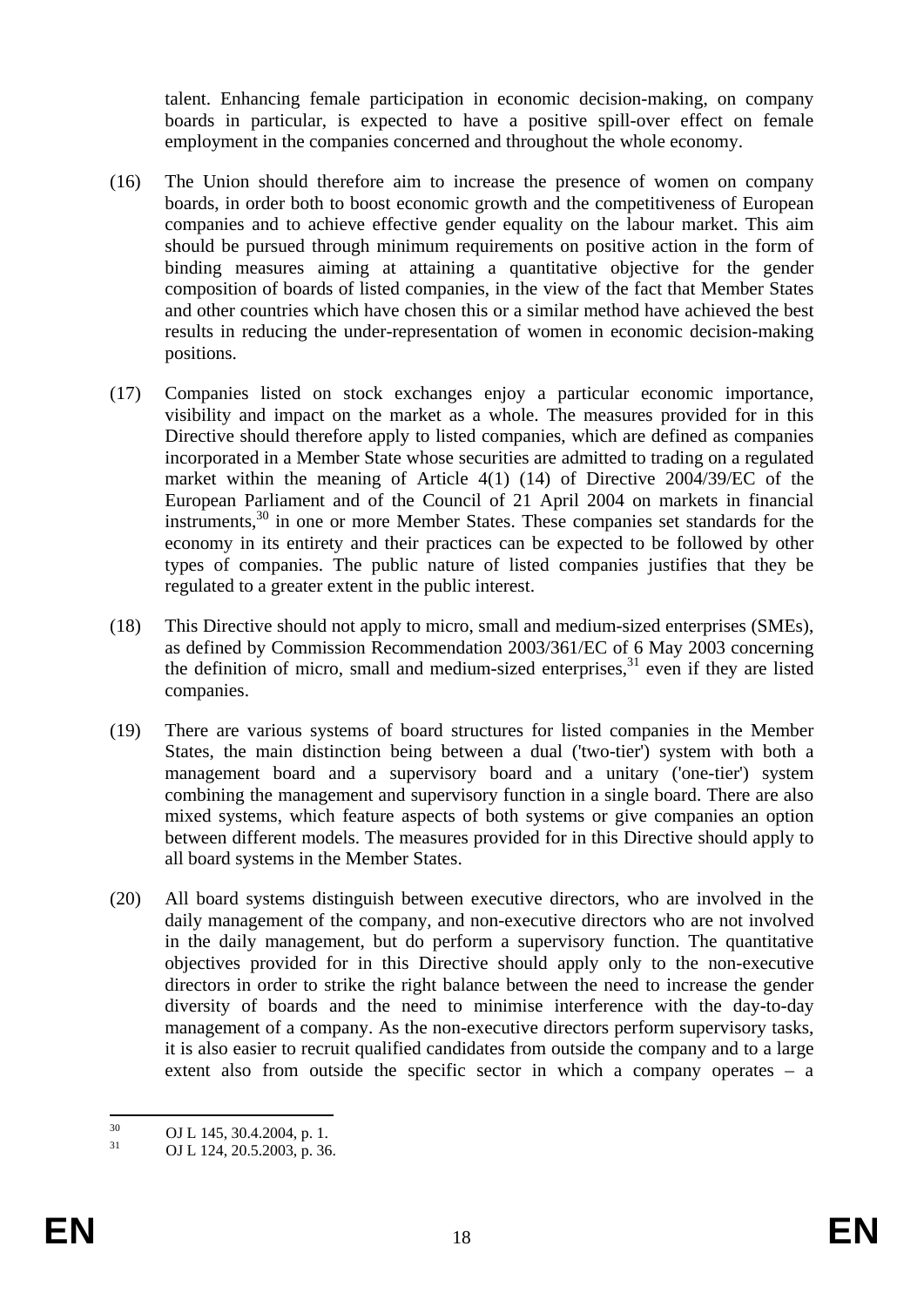consideration which is of importance for areas of the economy where members of a particular sex are especially under-represented in the workforce.

- (21) In several Member States, a certain proportion of the non-executive directors can or must be appointed or elected by the company's workforce and/or organisations of workers pursuant to national law or practice. The quantitative objectives provided for in this Directive should apply to all non-executive directors including employee representatives. However, the practical procedures for ensuring that those objectives are attained, taking into account the fact that some non-executive Directors are employee representatives, should be defined by the Member States concerned.
- (22) Listed companies in the Union should be imposed obligations of means providing for appropriate procedures with a view of meeting specific objectives regarding the gender composition of their boards. Those listed companies in whose boards members of the under-represented sex hold less than 40 per cent of non-executive director positions should make the appointments to those positions on the basis of a comparative analysis of the qualifications of each candidate, by applying pre-established, clear, neutrally formulated and unambiguous criteria, in order to attain the said percentage at the latest by 1 January 2020. Therefore, the Directive establishes the objective of at least 40 per cent of non-executive directors of the under-represented sex by that date. This objective in principle only concerns the overall gender diversity among the nonexecutive directors and does not interfere with the concrete choice of individual directors from a wide pool of male and female candidates in each individual case. In particular, it does not exclude any particular candidates for director positions, nor does it impose any individual directors on companies or shareholders. The decision on the appropriate board members thus remains with the companies and shareholders.
- (23) Member States exercise a dominant influence over listed companies which are public undertakings within the meaning of Article 2(b) of Commission Directive 2006/111/EC of 16 November 2006 on the transparency of financial relations between Member States and public undertakings, as well as on financial transparency within certain undertakings.<sup>32</sup> Due to that dominant influence, they have the instruments at their disposal to bring about the necessary change more rapidly. Therefore, in such companies the objective of least 40 per cent of non-executive directors of the underrepresented sex should be set at an earlier date.
- (24) Determining the number of non-executive director positions necessary to meet the objective requires further specification since for most board sizes it is mathematically possible only to go beyond or remain below the exact share of 40 per cent. Therefore, the number of board positions necessary to meet the objective should be the number closest to 40 per cent. At the same time, in order to avoid discrimination of the initially over-represented sex, listed companies should not be obliged to appoint members of the under-represented sex to half or more of the non-executive board positions. Thus, for example, members of the under-represented sex should hold at least one position on boards with three or four non-executive directors, at least two positions on boards with five or six non-executive directors, and at least three positions on boards with seven or eight non-executive directors.

 $32$ 32 OJ L 318, 17.11.2006, p. 17.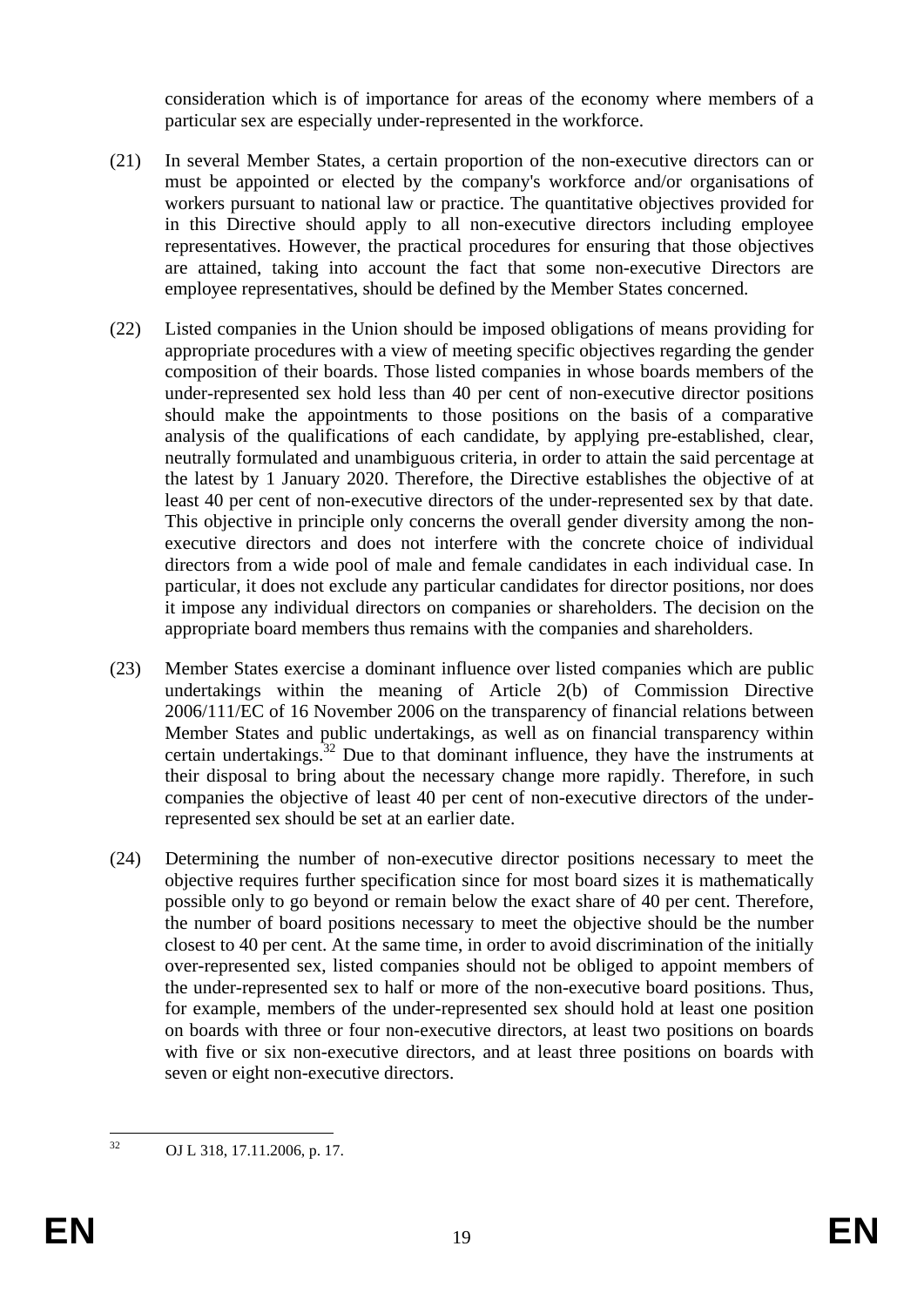- (25) In its case-law<sup>33</sup> on positive action and the compatibility thereof with the principle of non-discrimination on ground of sex (now also laid down in Article 21 of the Charter of Fundamental Rights of the European Union), the Court of Justice of the European Union accepted that priority may in certain cases be given to the under-represented sex in selection for employment or promotion, provided that the candidate of the underrepresented sex is equally qualified as the competitor of the other sex in terms of suitability, competence and professional performance, that the priority is not automatic and unconditional but may be overridden if reasons specific to an individual candidate of the other sex tilt the balance in that candidate's favour, and that the application of each candidate is subject of an objective assessment which takes account of all criteria specific to the individual candidates.
- (26) In line with that case-law, Member States should ensure that the selection of the best qualified candidates for non-executive directors is based on a comparative analysis of the qualifications of each candidate on the basis of pre-established, clear, neutrally formulated and unambiguous criteria. Examples of types of selection criteria that companies could apply include professional experience in managerial and/or supervisory tasks, knowledge in specific relevant areas such as finance, controlling or human resources management, leadership and communication skills and networking abilities. Priority should be given to the candidate of the under-represented sex if that candidate is equally qualified as the candidate of the other sex in terms of suitability, competence and professional performance, and if an objective assessment taking account of all criteria specific to the individual candidates does not tilt the balance in favour of a candidate of the other sex.
- (27) The methods of recruiting and appointing directors differ from one Member State to another and from one company to another. They may involve the pre-selection of candidates to be presented to the shareholders' assembly, for example by a nomination committee, the direct appointment of directors by individual shareholders or a vote in the shareholders' assembly on individual candidates or lists of candidates. The requirements concerning the selection of candidates should be met at the appropriate stage of the selection process in accordance with national law and the articles of association of the listed companies concerned. In this respect, this Directive only establishes a minimum harmonisation of selection procedures, making it possible to apply the conditions provided for by the case-law of the Court of Justice with a view to attaining the objective of a more balanced gender representation in the boards of listed companies.
- (28) This Directive aims to improve the gender balance among directors of companies listed on stock exchanges and thus to contribute to the realisation of the principle of equal treatment between men and women, recognised as a fundamental right of the Union. Listed companies should therefore be required to disclose, upon the request of an unsuccessful candidate, not only the qualification criteria upon which the selection was based, but also the objective comparative assessment of those criteria and, where relevant, the considerations tilting the balance in favour of a candidate who is not of the under-represented sex . These limitations to the right to respect for private life with regard to the processing of personal data, recognised by the Articles 7 and 8 of the

 $33$ 33 C-450/93: Kalanke (1995 ECR I-3051), C-409/95: Marschall (1997 ECR I-6363), C-158/97: Badeck (2000 ECRI I-1875), C-407/98: Abrahamsson (2000 ECR I-5539).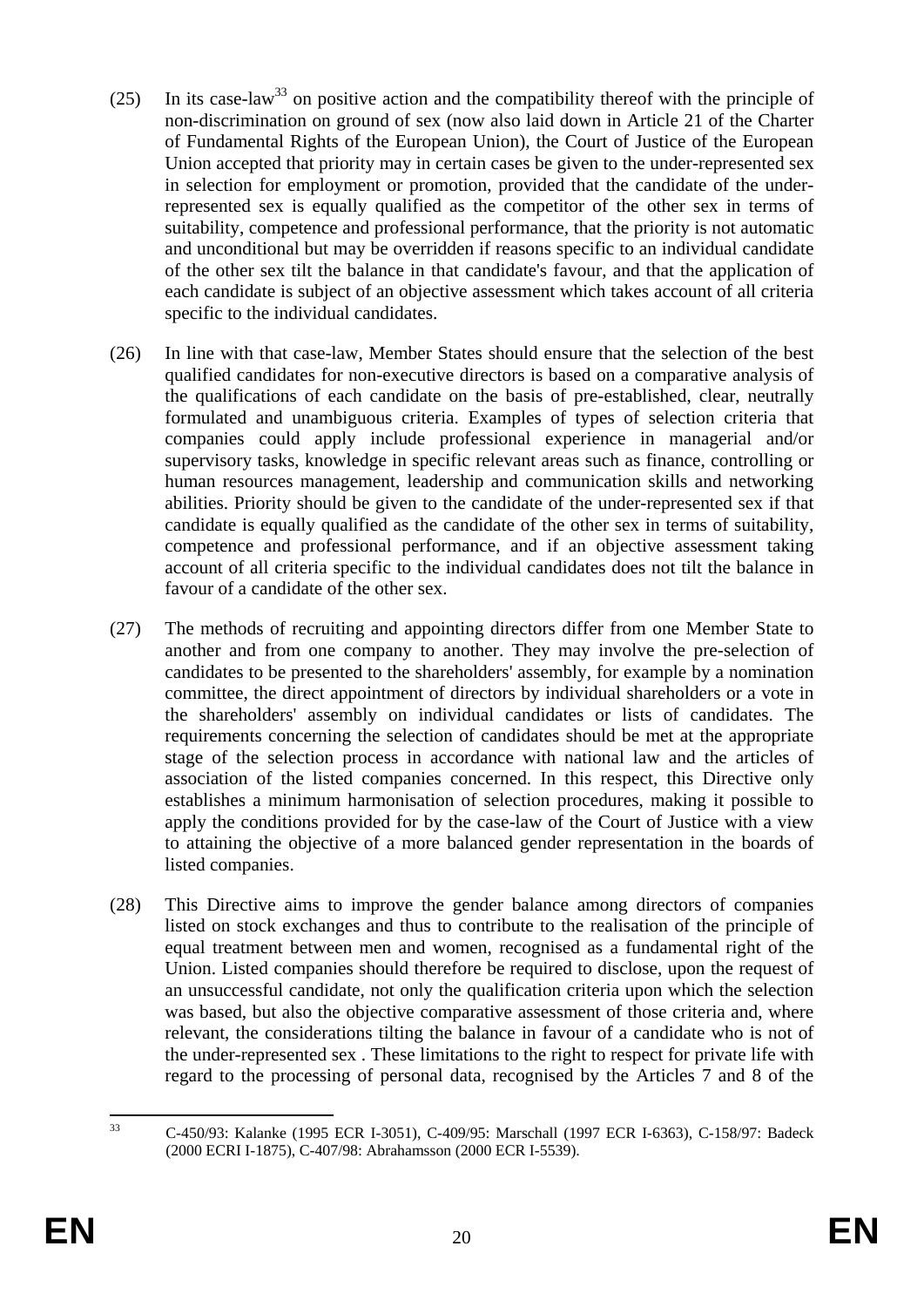Charter, and the obligation for listed companies to supply that information, upon request, to the unsuccessful candidate, are necessary and, in conformity with the principle of proportionality, genuinely meet recognised objectives of general interest. They are therefore in line with the requirements for such limitations laid down in Article 52(1) of the Charter and with the relevant case-law of the Court of Justice.

- (29) Where an unsuccessful candidate of the under-represented sex establishes the presumption they were equally qualified as the appointed candidate of the other sex, the listed company should be required to demonstrate the correctness of the choice.
- (30) Member States should provide for effective, proportionate and dissuasive sanctions for breaches of this Directive, which could include, inter alia, administrative fines and nullity or annulment declared by a judicial body of the appointment or of the election of non-executive directors made contrary to the national provisions adopted pursuant to Article 4(1).
- (31) Since the gender composition of the workforce has a direct impact on the availability of candidates of the under-represented sex, Member States may provide that where the members of the under-represented sex make up less than 10 per cent of the workforce the company concerned should not be required to meet the objective laid down in this Directive.
- (32) Since listed companies should aim to increase the proportion of the under-represented sex in all decision-making positions, Member States may provide that the objective laid down in this Directive should be considered to be met where listed companies can show that members of the under-represented sex hold at least one third of all director positions, irrespective of whether they are executive or non-executive.
- (33) In addition to the measures relating to non-executive directors, and with a view also to improving the gender balance among directors involved in daily management tasks, listed companies should be required to make individual commitments regarding the representation of both sexes among executive directors, to be achieved at the latest by 1 January 2020. These commitments should aim to achieve tangible progress from the individual company's current position towards better gender balance.
- (34) Member States should require listed companies to provide information on the gender composition of their boards as well as information on how they managed to meet the objectives laid down in this Directive, on a yearly basis to the competent national authorities in order to enable them to assess the progress of each listed company towards gender balance among directors. Such information should be published and, where the company in question has not met the objective, it should include a description of the measures that it has taken so far and intends to take in the future in order to meet the objective.
- (35) Member States may have already taken measures providing for means to ensure a more balanced representation of women and men in company boards before the entry into force of this Directive. Such Member States should have an opportunity to apply those measures in place of the procedural requirements relating to appointments where they can demonstrate that the measures taken are of equivalent efficacy in order to attain the objective of a presence of the under-represented sex of at least 40 per cent among non-executive directors of listed companies at the latest by 1 January 2020 or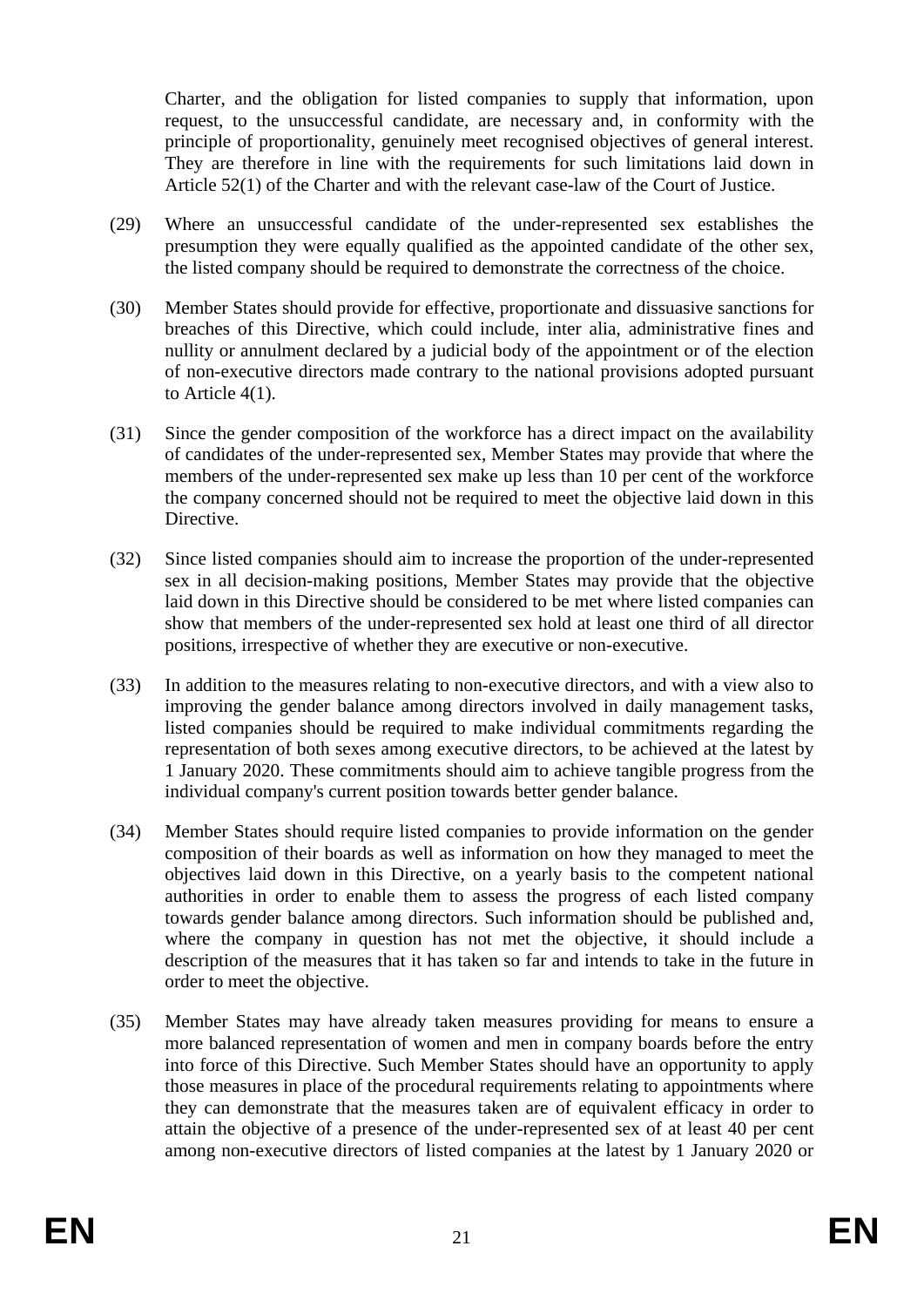at the latest by 1 January 2018 in case of listed companies which are public undertakings.

- (36) This Directive respects fundamental rights and observes the principles recognised by the Charter of Fundamental Rights of the European Union. In particular, it contributes to the fulfilment of the right to equality between women and men (Article 23 of the Charter), the freedom to choose an occupation and the right to engage in work (Article 15 of the Charter). This Directive seeks to ensure full respect for the right to an effective remedy and a fair hearing (Article 47 of the Charter). The limitations on the exercise of the freedom to conduct business (Article 16 of the Charter) and of the right to property (Article 17(1) of the Charter) respect the essence of those rights and freedoms and are necessary and proportionate. They genuinely meet objectives of general interest recognised by the Union and the need to protect the rights and freedoms of others.
- (37) While some Member States have taken regulatory action or encouraged self-regulation with mixed results, the majority of Member States have not taken action or indicated their willingness to act in a way that would bring about sufficient improvement. Projections based on a comprehensive analysis of all available information on past and current trends as well as intentions show that a balanced gender representation among non-executive board members across the Union in line with the objectives set out in this Directive will not be achieved by Member States acting individually at any point in the foreseeable future. In the light of those circumstances and given the growing discrepancies between Member States in terms of the representation of women and men on company boards, the gender balance on corporate boards across the Union can only be improved through a common approach, and the potential for gender equality, competitiveness and growth can be better achieved through coordinated action at Union level rather than through national initiatives of varying scope, ambition and effectiveness. Since the objectives of this Directive cannot be sufficiently achieved by the Member States and can, therefore, by reason of the scale and effect of action, be better achieved at Union level, the Union may adopt measures in accordance with the principle of subsidiarity as set out in Article 5 of the Treaty on European Union.
- (38) In accordance with the principle of proportionality, as set out in that same Article, this Directive is limited to setting common objectives and principles and does not go beyond what is necessary in order to achieve those objectives. Member States are given sufficient freedom to determine how the objectives laid down in this Directive should best be achieved taking national circumstances into account, in particular rules and practices concerning recruitment for board positions. This Directive does not interfere with the possibility for companies to appoint the most qualified board members, and it grants a sufficiently long period of adaptation for all listed companies.
- (39) In accordance with the principle of proportionality, the objective to be met by listed companies should be limited in time and remain in force only until sustainable progress has been achieved in the gender composition of boards. For that reason, the Commission should regularly review the application of this Directive and report to the European Parliament and the Council. The Directive is due to expire on 31 December 2028. The Commission should assess, in its review, if there is a need to extend the duration of the Directive beyond that period.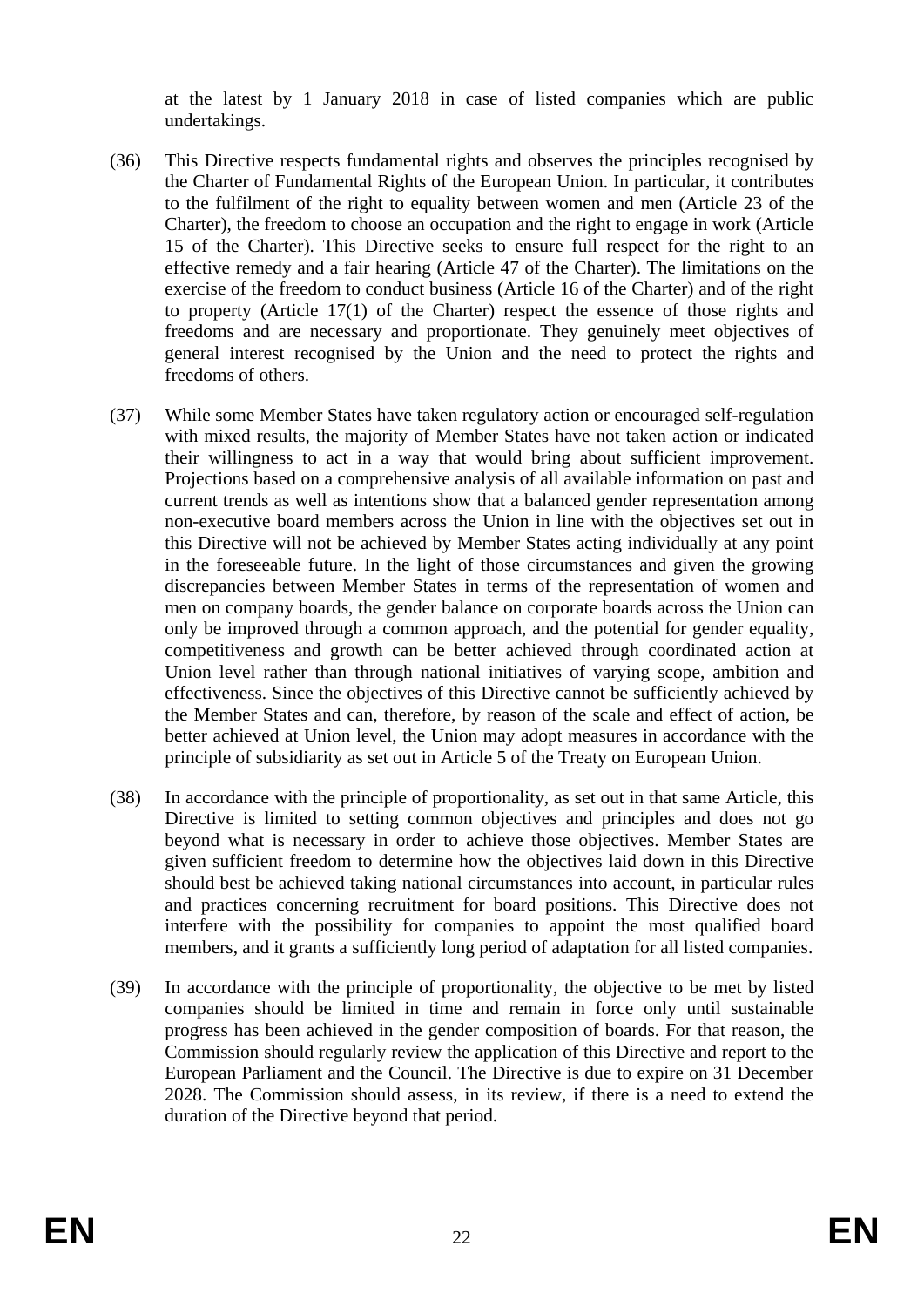(40) In accordance with the Joint Political Declaration of Member States and the Commission of 28 September 2011 on explanatory documents,  $34$  Member States have undertaken, in justified cases, to accompany the notification of their transposition measures with one or more documents explaining the relationship between the components of a directive and the corresponding parts of national transposition instruments. With regard to this Directive, the legislator considers the transmission of such documents to be justified.

### HAVE ADOPTED THIS DIRECTIVE:

## *Article 1*

### *Subject matter*

This Directive lays down measures to ensure a more balanced representation of men and women among the non-executive directors of listed companies by establishing measures aimed at accelerated progress towards gender balance while allowing companies sufficient time to make the necessary arrangements.

# *Article 2*

#### *Definitions*

For the purposes of this Directive, the following definitions shall apply:

- (1) 'listed company' means a company incorporated in a Member State whose securities are admitted to trading on a regulated market within the meaning of Article 4(1) (14) of Directive 2004/39/EC, in one or more Member States;
- (2) 'board' means any administrative, managerial or supervisory body of a company;
- (3) 'director' means any member of a board, including an employees' representative;
- (4) 'executive director' means any member of a unitary board who is engaged in the daily management of the company and any member of a managerial board in a dual board system;
- (5) 'non-executive director' means any member of a unitary board other than an executive director and any member of a supervisory board in a dual board system;
- (6) 'unitary board' means a single board that combines the management and the supervisory functions of a company;
- (7) 'dual board system' means a system in which the management and supervisory functions of a company are carried out by separate boards;
- (8) 'small and medium-sized enterprise' or 'SME' means a company which employs less than 250 persons and has an annual turnover not exceeding EUR 50 million or an annual balance sheet total not exceeding EUR 43 million, or, for an SME which is incorporated in a Member State whose currency is not the euro, the equivalent amounts in the currency of that Member State;

 $34$ OJ C 369, 17.12.2011, p. 14.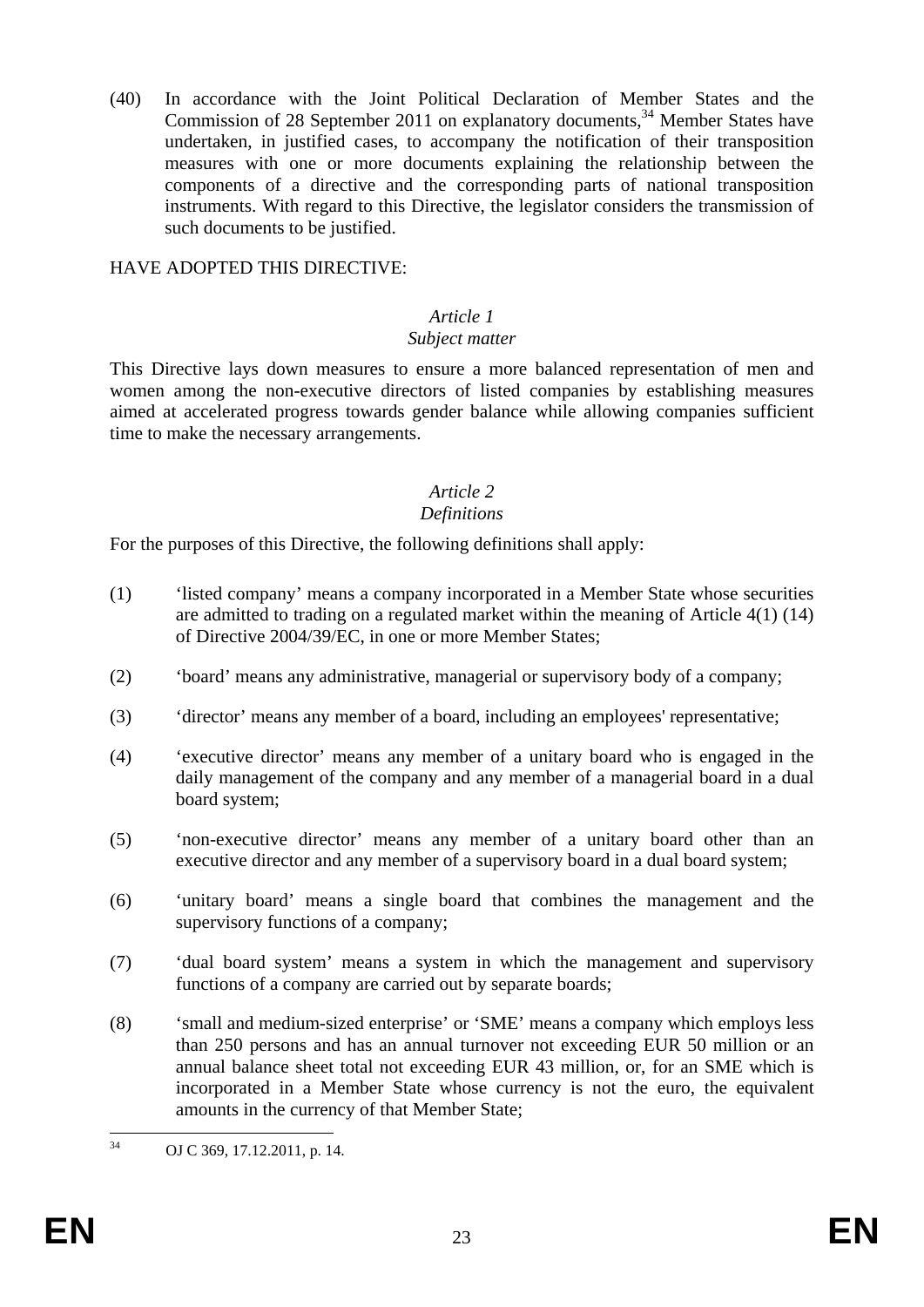- (9) 'public undertaking' means an undertaking over which the public authorities may exercise directly or indirectly a dominant influence by virtue of their ownership thereof, their financial participation therein, or the rules which govern it. A dominant influence on the part of the public authorities shall be presumed when these authorities, directly or indirectly in relation to an undertaking:
	- hold the major part of the undertaking's subscribed capital; or
	- control the majority of the votes attaching to shares issued by the undertakings; or
	- can appoint more than half of the members of the undertaking's administrative, managerial or supervisory body.

#### *Article 3*

# *Exclusion of small and medium-sized enterprises*

This Directive shall not apply to small and medium-sized enterprises ('SMEs').

#### *Article 4*

#### *Objectives with regard to non-executive directors*

- 1. Member States shall ensure that listed companies in whose boards members of the under-represented sex hold less than 40 per cent of the non-executive director positions make the appointments to those positions on the basis of a comparative analysis of the qualifications of each candidate, by applying pre-established, clear, neutrally formulated and unambiguous criteria, in order to attain the said percentage at the latest by 1 January 2020 or at the latest by 1 January 2018 in case of listed companies which are public undertakings.
- 2. The number of non-executive director positions necessary to meet the objective laid down in paragraph 1 shall be the number closest to the proportion of 40 per cent, but not exceeding 49 per cent.
- 3. In order to attain the objective laid down in paragraph 1, Member States shall ensure that, in the selection of non-executive directors, priority shall be given to the candidate of the under-represented sex if that candidate is equally qualified as a candidate of the other sex in terms of suitability, competence and professional performance, unless an objective assessment taking account of all criteria specific to the individual candidates tilts the balance in favour of the candidate of the other sex.
- 4. Member States shall ensure that listed companies are obliged to disclose, on the request of an unsuccessful candidate, the qualification criteria upon which the selection was based, the objective comparative assessment of those criteria and, where relevant, the considerations tilting the balance in favour of a candidate of the other sex.
- 5. Member States shall take the necessary measures, in accordance with their national judicial systems, to ensure that where an unsuccessful candidate of the underrepresented sex establishes facts from which it may be presumed that that candidate was equally qualified as the appointed candidate of the other sex, it shall be for the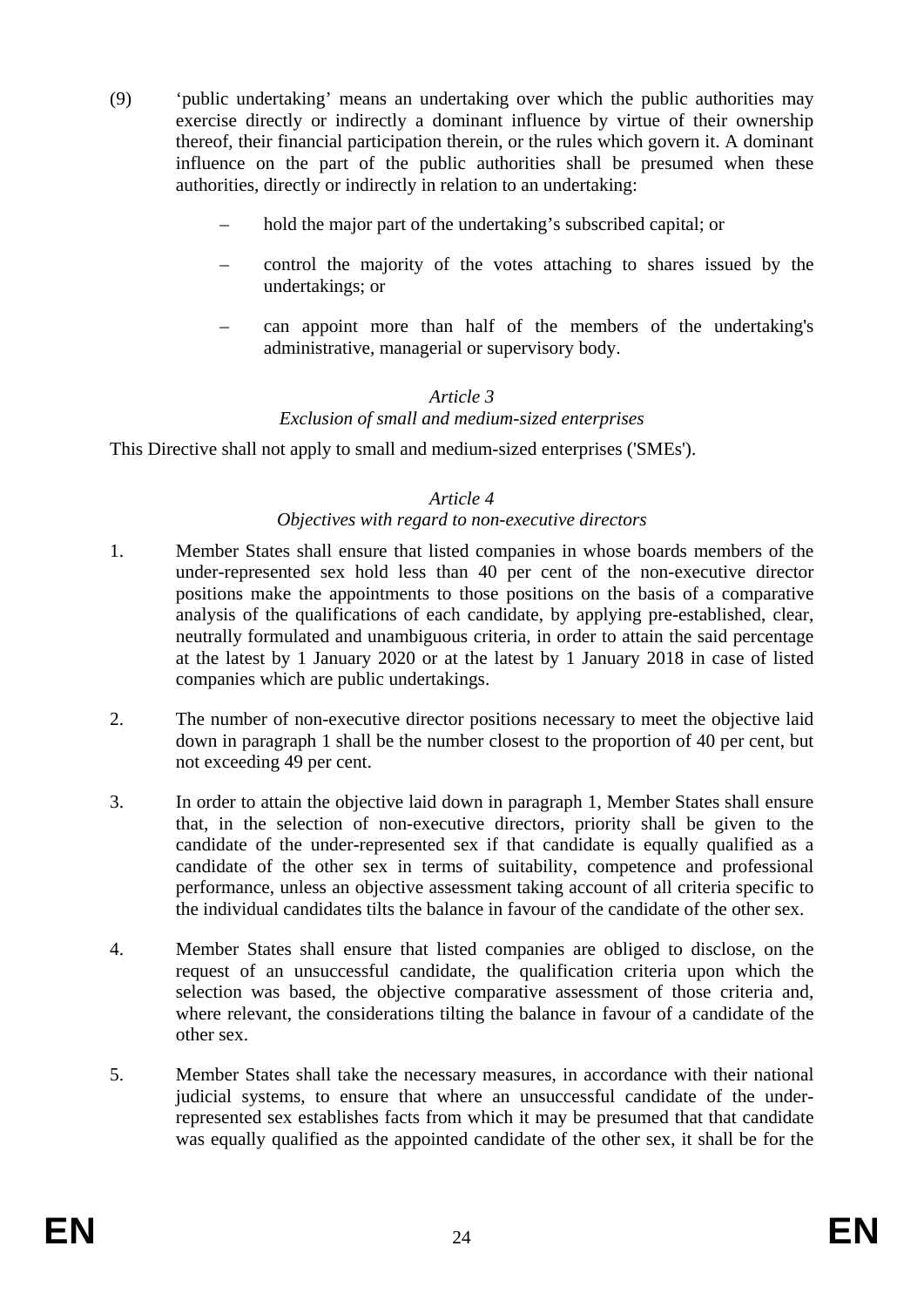listed company to prove that there has been no breach of the rule laid down in paragraph 3.

- 6. Member States may provide that listed companies where the members of the underrepresented sex represent less than 10 per cent of the workforce are not subject to the objective laid down in paragraph 1.
- 7. Member States may provide that the objective laid down in paragraph 1 is met where listed companies can show that members of the under-represented sex hold at least one third of all director positions, irrespective of whether they are executive or nonexecutive.

### *Article 5 Additional measures by companies and reporting*

- 1. Member States shall ensure that listed companies undertake individual commitments regarding gender-balanced representation of both sexes among executive directors to be achieved at the latest by 1 January 2020, or, in case of listed companies which are public undertakings, by 1 January 2018.
- 2. Member States shall require listed companies to provide information to the competent national authorities, once a year as from *[two years after adoption]*, about the gender representation on their boards, distinguishing between non-executive and executive directors and about the measures taken in view of the objectives laid down in Article 4(1) and in paragraph 1 of this Article, and to publish that information in an appropriate and accessible manner on their website.
- 3. Where a listed company does not meet the objectives laid down in Article 4(1) or its own individual commitments taken pursuant to paragraph 1 of this Article, the information referred to in paragraph 2 of this Article shall include the reasons for not reaching the objectives or commitments and a description of the measures which the company has adopted or intends to adopt in order to meet the objectives or commitments.
- 4. Member States shall take the necessary measures to ensure that the body or bodies designated in accordance with Article 20 of Directive 2006/54/EC of the European Parliament and of the Council of 5 July 2006 on the implementation of the principle of equal opportunities and equal treatment of men and women in matters of employment and occupation  $(recall)^35$  are also competent for the promotion, analysis, monitoring and support of gender balance on the boards of listed companies.

# *Article 6*

## *Sanctions*

1. Member States shall lay down rules on sanctions applicable to infringements of the national provisions adopted pursuant to this Directive and shall take all necessary measures to ensure that they are applied.

 $35$ OJ L 204, 26.7.2006, p. 23.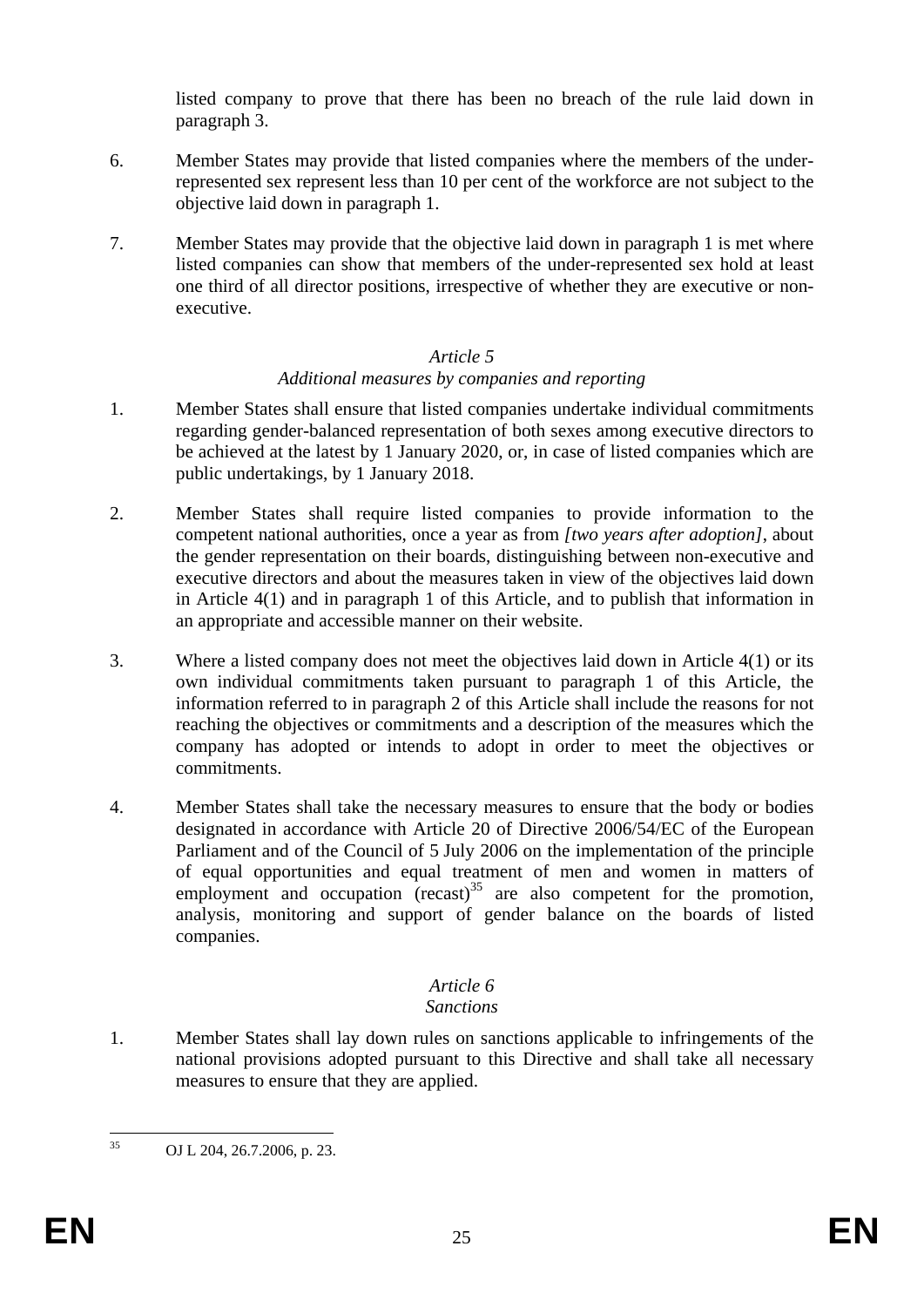- 2. The sanctions must be effective, proportionate and dissuasive and may include the following measures:
	- (a) administrative fines;
	- (b) nullity or annulment declared by a judicial body of the appointment or of the election of non-executive directors made contrary to the national provisions adopted pursuant to Article 4(1).

### *Article 7 Minimum requirements*

Member States may introduce or maintain provisions which are more favourable than those laid down in this Directive to ensure a more balanced representation of men and women in respect of companies incorporated in their national territory, provided those provisions do not create unjustified discrimination, nor hinder the proper functioning of the internal market.

### *Article 8*

#### *Implementation*

- 1. Member States shall adopt and publish, by *[two years after adoption]* at the latest, the laws, regulations and administrative provisions necessary to comply with this Directive. They shall forthwith communicate to the Commission the text of those provisions.
- 2. When Member States adopt those provisions, they shall contain a reference to this Directive or be accompanied by such a reference on the occasion of their official publication. Member States shall determine how such reference is to be made.
- 3. Without prejudice to Article 4(6) and (7), Member States which before the entry into force of this Directive have already taken measures to ensure a more balanced representation of women and men among the non-executive directors of listed companies may suspend the application of the procedural requirements relating to appointments contained in Article  $4(1)$ ,  $(3)$ ,  $(4)$  and  $(5)$ , provided that it can be shown that those measures enable members of the under-represented sex to hold at least 40 per cent of the non-executive director positions of listed companies by at the latest 1 January 2020, or at the latest 1 January 2018 for listed companies which are public undertakings.

The Member State in question shall notify this information to the Commission.

4. Member States shall communicate to the Commission the text of the main provisions of national law which they adopt in the field covered by this Directive.

#### *Article 9 Review*

1. Member States shall communicate to the Commission by 1 January 2017 at the latest and every two years thereafter a report on the implementation of this Directive. These reports shall include, amongst others, comprehensive information about the measures taken with a view to attaining the objectives laid down in Article 4(1),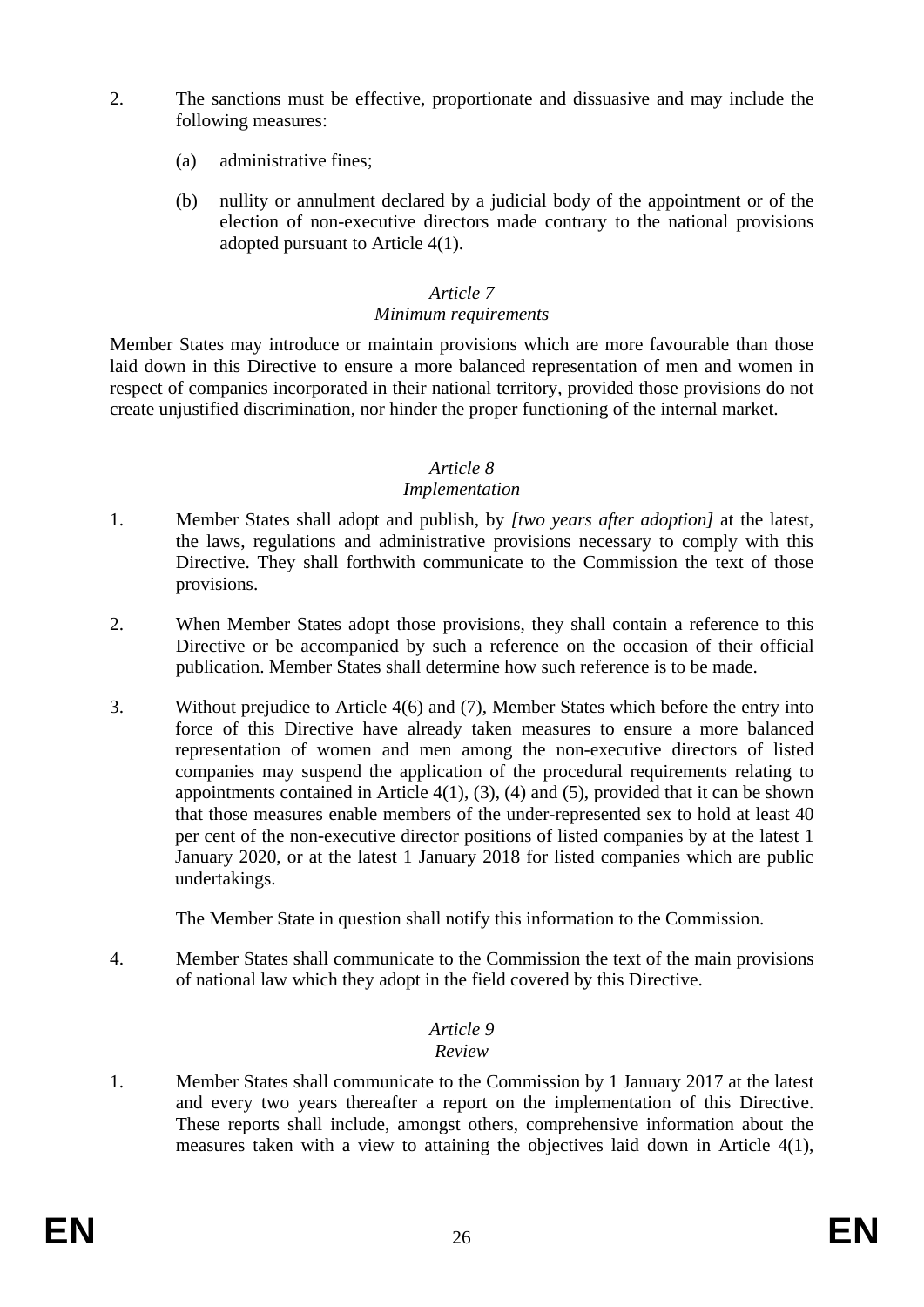information provided in accordance with Article 5(2) and information about individual commitments taken by listed companies pursuant to Article 5(1).

2. Member States having suspended pursuant to Article 8(3) the application of the procedural requirements relating to appointments contained in Article 4(1), (3), (4) and (5) shall include information in the reports mentioned in paragraph 1 demonstrating the concrete results obtained by the national measures referred to in Article 8(3). The Commission shall then issue a specific report ascertaining whether those measures effectively enable members of the under-represented sex to hold at least 40 per cent of the non-executive director positions by 1 January 2018 for listed companies which are public undertakings, and by 1 January 2020 for listed companies which are not public undertakings. The first such report shall be issued by the Commission by 1 July 2017, and subsequent reports shall be issued within six months after notification of the respective national reports under paragraph 1.

Member States in question shall ensure that listed companies, which by applying the national measures referred to in Article 8(3) have not appointed or elected members of the under-represented sex for at least 40 per cent of the non-executive director positions of their boards by 1 January 2018, where they are public undertakings, or by 1 January 2020, where they are not public undertakings, apply the procedural requirements relating to appointments contained in Article  $4(1)$ ,  $(3)$ ,  $(4)$  and  $(5)$  with effect respectively from those dates.

- 3. The Commission shall review the application of this Directive and report to the European Parliament and the Council by 31 December 2021 at the latest and every two years thereafter. The Commission shall evaluate in particular whether the objectives of this Directive have been achieved.
- 4. In its report, the Commission shall assess whether, in the light of developments in the representation of men and women in the boards of listed companies and at different levels of decision-making throughout the economy and taking into account whether the progress made is sufficiently sustainable, there is a need to extend the duration of this Directive beyond the date specified in Article 10(2) or to amend it.

## *Article 10*

## *Entry into force and expiry*

- 1. This Directive shall enter into force on the *[twentieth]* day following that of its publication in the *Official Journal of the European Union*.
- 2. It shall expire on 31 December 2028.